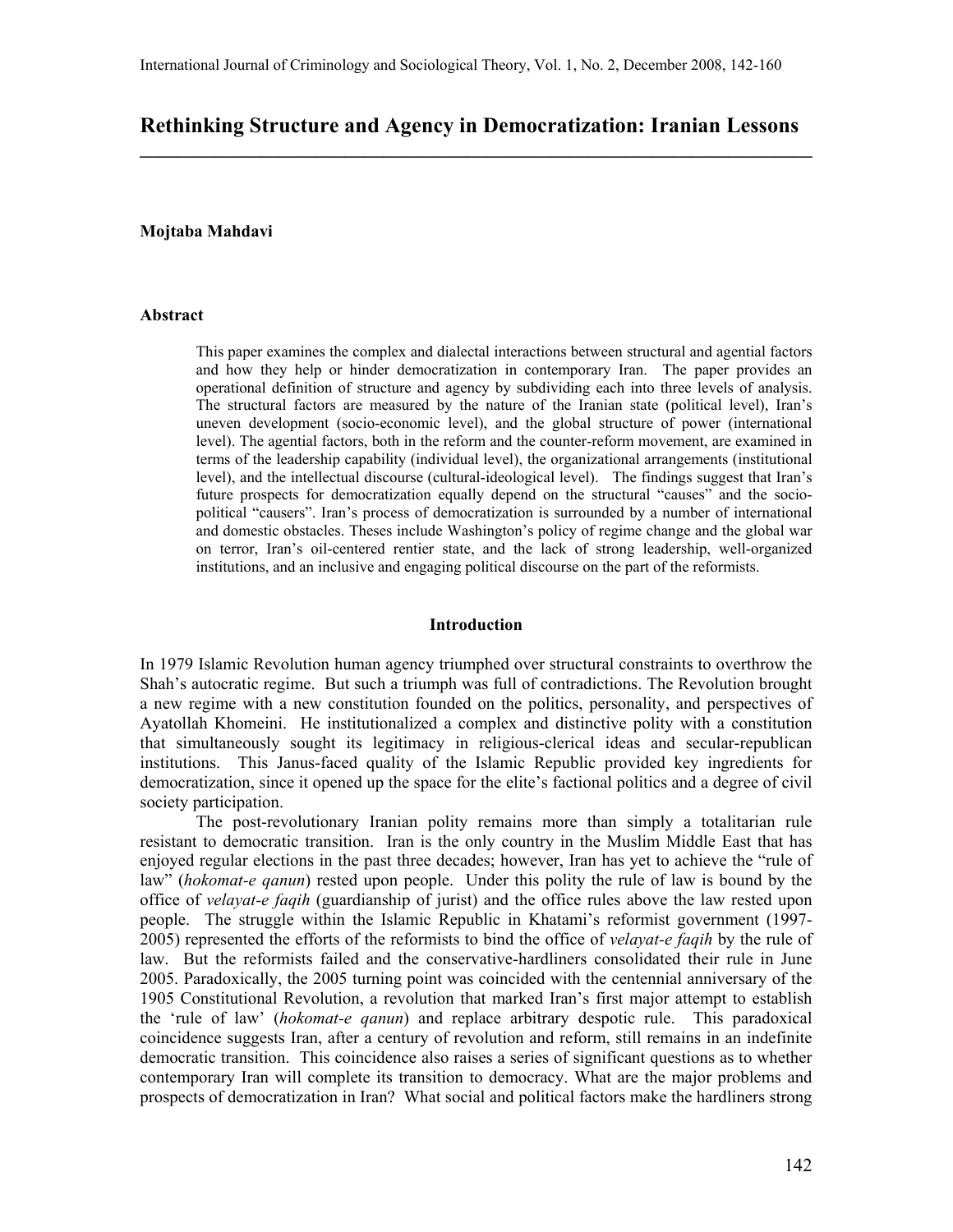and Iran's democratic forces weak? Is democratization from within possible?

The chicken-or-egg controversies in science are constant. In social science one of these controversies has taken place over the issue of agency and structure, political voluntarism and structuralism, short-termism and long-term socio-historical determinism. This paper keeps an equal distance from vulgar voluntarism and structural determinism to examine Iran's interrupted democratization. This synthetic and dialectical approach combines elements of voluntarism and structuralism. It provides us with a useful theoretical tool in understanding the complex picture of conflict between political voluntarism in favor of democracy, and structural constraints resistant to democratization in Iran. This study offers an operational definition of structure and agency. The structural factors will be measured by three power structures of *state, class*, and transnational power: the nature of the Iranian state (political level), the extent of societal development (socio-economic level), and the global structure of power (international level). The agential factors will be examined in terms of the leadership capability (individual level), the organizational arrangements (institutional level), and the intellectual discourse (cultural/ideological level).

### Part I

#### Dialectics of Structure and Agency in Democratization

Rueschemeyer, Stephen, and Stephen (1992:60-70) introduce a "three power structures" model in which the interaction between *state, class,* and *transnational power* structures shape the societal and political outcomes. On this view, the state structure is of great significance in promoting or preventing change toward democracy; there is a correlation between the paths towards democratization of the state and the type of regime. There is also a correlation between democratization and the socio-economic structure; the success or the failure of democratization depends largely on the extent to which social groups/classes have equal and sufficient access to the state resources. Finally the structure of international politics contributes to the politics of democratization/de-democratization.

This theoretical approach, in spite of all its limitations, has successfully synthesized three structural theories of social change: modernization theories, dependency/world system theories, and Barrington Moore's structural-historical approach. It provides us with a wide-ranging structural argument that takes into account the interaction of internal and external structures, and social (class) and political (state) factors. Rueschemeyer, Stephan, Stephan reject either optimism of modernization theories (linear-universalism) or pessimism of dependency/word system theories (negative correlations between dependency on the one hand and development and democracy on the other). They follow Barrington Moore's particularistic tradition in which a positive correlation exists between capitalist development and democracy *only* under particular class structure. They advance Moore's historical-structural tradition by including two more structural factors: state and transnational power. Yet, like most structural accounts, they pay less attention to the role of political agency in social change and regime transformation. This brings us to the new generation of democratization theories: the voluntarist theories.

The practice of post-1970s democratic transitions led to the rise of a new generation of democratization theories and shifted the focus from structuralism to voluntarism. This theoretical turn was due to the new practice of contemporary democratization in which democracy evolved in countries without the presence of all structural conditions required for democratic transition. The new generation of democratization theorists argued that political agency can make a significant difference, given the absence of required level of development and the immaturity of capitalism, the ineffective task of class coalitions and the effective acts of individual elites in recent democratic transitions. The actor-centered school, Adam Przeworski (1992) argues, was a reaction to the mechanistic approach of the early modernization theories in which individual roles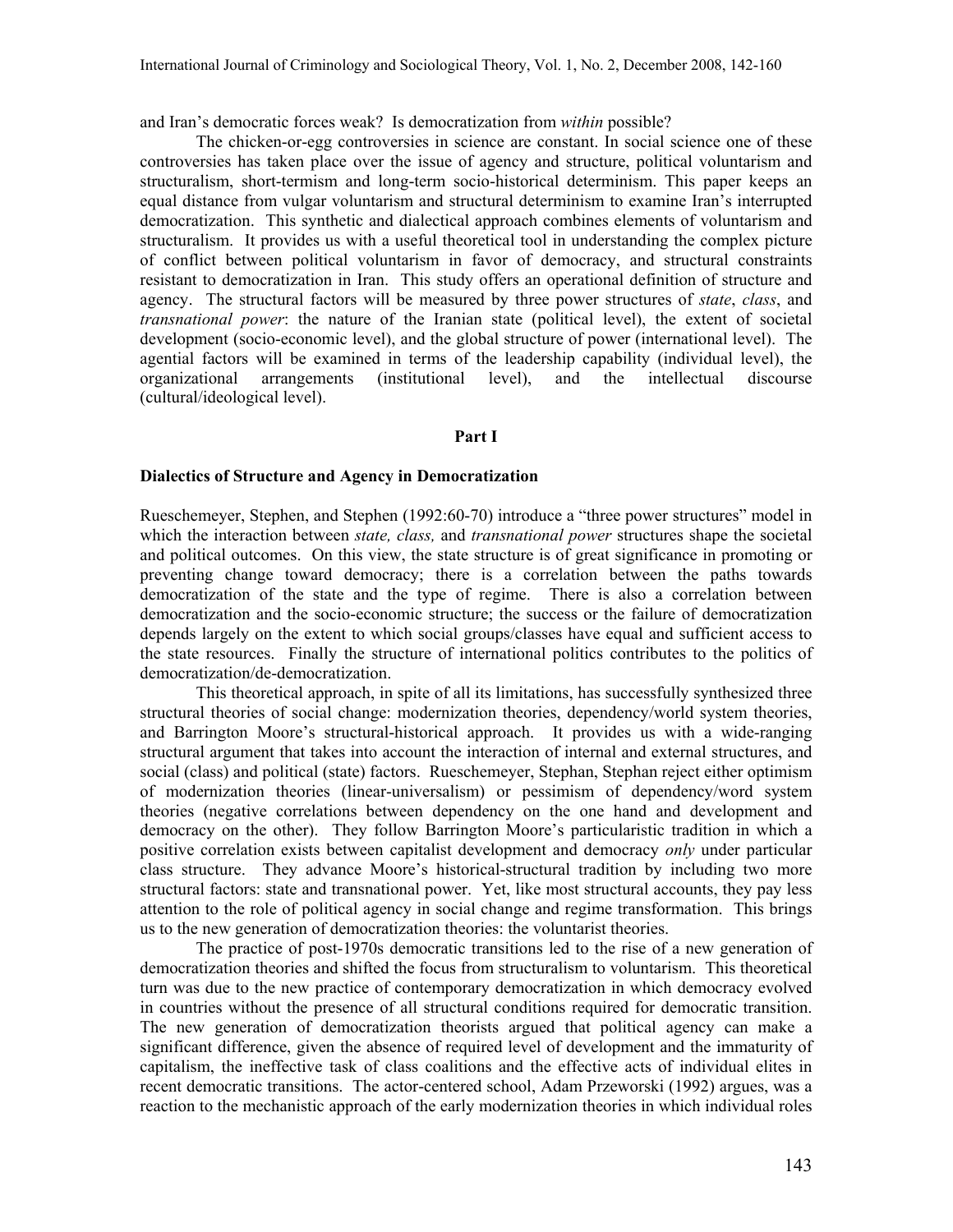remained unnoticed. The school was a strong calling for the role of wise politicians to by pass all structural obstacles in transition to democracy. These theorists, identified as the transitologists, give more credit to the individual agency, the leadership skills, and the choice and strategies of political elites in democratic transition. The transition period, they argue, is a momentum of political uncertainty in which countries can escape their past and transform the present into an uncertain future. Democratic transition is a political game. All is needed is a group of wised political elites who know *what, when, and how to act (O'Donnell and Schmitter 1986; Przeworski* 1991; Rustow 1999; Karl 1991; Palma 1990). Democracy, Doh Shin (1994) argued, "is no longer treated as a particularly rare and delicate plant that cannot be transplanted in alien soil; it is treated as a product that can be manufactured wherever there is democratic craftsmanship and the proper zeitgeist." Transition to democracy is bound by the "structuralist indeterminacy" (O'Donnell and Schmitter 1986) and the elite's strategic choice would determine the outcomes.

Voluntarism of the transitologists is a reductionist approach for two reasons: first, it "does not explain adequately why outcomes are different, except by presuming inadequate leadership styles or the adoption of incorrect policies." In other words, "when democratizations go wrong it is, by implication, because individuals 'get it wrong'" (Jean Grugel 2002:61). This approach reduces the success or failure of democratic transition to some psychological factors and sends structures to holidays. Second, it underestimates the role of civil society. Strong and active civil society, transitologists argue, may or may not serve democratization. The transitologists admit that the Solidarity Movement in Poland, the student movement in South Korea, and mass mobilization or the "resurrection of civil society" (O'Donnell and Schmitter 1986) in the Philippine, Argentina, and Chile were conducive in the politics of democratization. But civil society movement is helpful as long as long as it is controlled by the elites. Strong and independent civil society could hinder a successful democratic transition since the acts of civil society are not consistently predictable. The regime hardliners are likely to jeopardize the process of democratization if the demands of civil society exceed the capability of the regime softliners (Karl 1991). To the transitologists, the primary actors are individual elites and civil society is of secondary importance. This reductionist assumption ignores that the success of democratic transition depends on the interaction between social movements (civil society actors) and the elite reformists (John Markoff 1996). The pressure from below (civil society) provides invaluable soft power to be used in the negotiation from above (the negotiation of reformists with hardliners). Last but not least, in non-democratic countries where democratic institutions are weak, civil society organizations could serve as multifunctional organs. They could educate and also aggregate the citizens' interests where the party politics is weak. Iran's democratic movement, as will be discussed in this paper, provides evidence regarding the significance of civil society forces.

The third generation of democratization literature represents an integrative approach in which elements of structuralism and voluntarism, or structure and human agency are synthesized (James Mahoney and Richard Snyder 1999:1). In this approach, democratization is, at once, a class-based project and a political-strategic process in which class structure, elites, and institutions work together (Ruth Berins Collier 1999). Similarly, attempts have been made to make a bridge between the historical and structural "causes" and the "causers"—actors and agencies—of democracy (Huntington 1991). Others suggest that a society's structural characteristics "constitute a series of opportunities and constrains for the social and political actors;" and yet, "those actors have certain choices that can increase or decrease the probability of the persistence and stability of a regime" (Juan L. Linz and Alfred Stepan 1978:4). From this integrative perspective, Mahoney and Snyder (1999:13) argue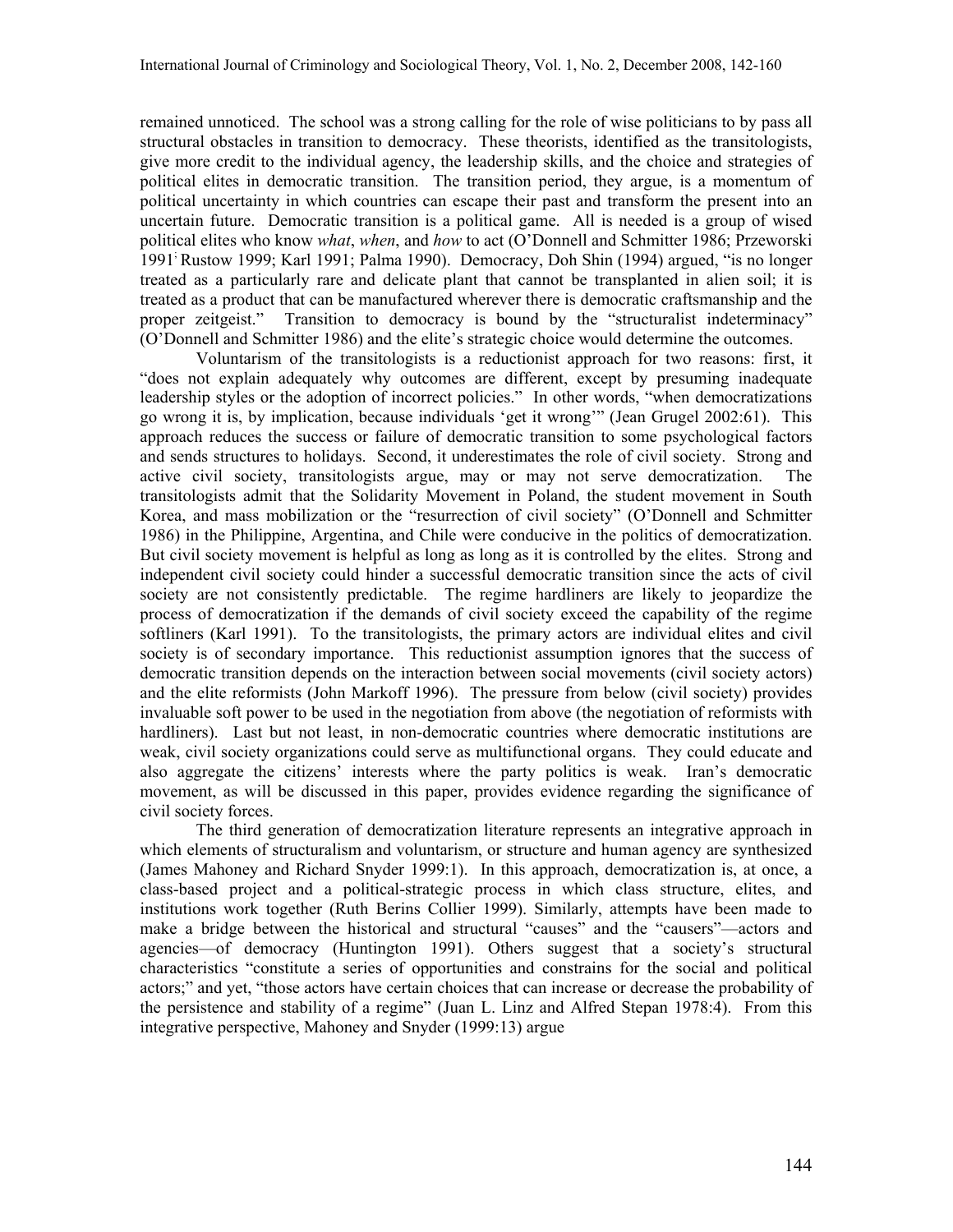structures both enable and limit human agency…[they] operate as environments that delimit the range of possible actions without determining action….people act through structures, rather than structures acting through people….actors can choose how to use structural resources and potentially improve these resources.

On this view, social conditions are not the ultimate causal factor. Human choices and the very concept of leadership suggest that individual/political agents can make a significant difference in democratic transition. On this synthetic and dialectical view, individuals, ideas, and "cultural values do not descend from heaven to influence the course of history" (Moore 1966: 486). They are rooted in and influenced by social structures. Yet, "if you ever doubted the importance of the individual in history," writes Timothy Garton Ash (2005), "consider the story of Ayatollah Khomeini": An old man who invented a new and modern political system founded on an old and apolitical concept of *velayat-e faqih* (guardianship of jurist). This paper subscribes to such an integrative and synthetic approach to examine the complexity and difficulties of democratization in Iran.

## Part II

#### Structural factors: Nature of the State

The Islamic Republic of Iran hardly fits the current categories of states given its distinctive character of institutional arrangements and intellectual foundations. I shall first define what the Islamic Republic of Iran is not and then turn to what the Iranian state stands for. Contrary to the conventional wisdom, the post-revolutionary Iranian state is not a traditional theocratic/Islamic state for a number of reasons: first, it is conceptually an oxymoron. There is no such thing as an Islamic state because Islam never introduced a model for state. Islamic state, as it is claimed to be, is a modern phenomenon invented by contemporary Islamists, not congruent with historical Islam. As such, the essentialist position of both some Islamists and Western Orientalists is neither conceptually nor historically legitimate. Ayatollah Khomeini's doctrine of the velayat-e faqih was a major departure from historical Shiite Islam. Secondly, Ayatollah Khomeini's doctrine of Islamic state proved to be "Islamic in its personnel" at best since the institutional forms of the Iranian state have no "particularly Islamic features" (Zubaida 1997:118). Not only does the Islamic sharia "constitute only one element among many," but Ayatollah Khomeini favoured a relatively dynamic interpretation of the *sharia* in the socio-economic policies of the Republic. More importantly, the survival of the state, the interests of the state and of the statesmen trumped the rulings of the Islamic *sharia*. In 1989 Ayatollah Khomeini explicitly argued that the state ruled by the *vali-ye faqih*, if necessary, can stop the implementation of the sharia and dismiss the founding pillars of Islam in order to protect the general interests of the state.

As such, the state founded by Ayatollah Khomeini is by no means a revival of tradition, or a reassertion of traditional Islamic values. The concept of theocracy is not helpful in pointing out the nature of the Iranian state because "God does not exercise His sovereignty directly," it is "a group of men rule in His name" who "act in their own interests." Moreover, given the separation of political and religious leadership in post-Khomeini era, "Iran is not ruled by clergy but by a politicized section of it" (Chehabi 2000:51-52).

Likewise, the Iranian state, in spite of its initial attempts, failed to establish a totalitarian state because it has failed to maintain an "official ideology," given the growing pragmatic tendencies in domestic and foreign policies of the state (Chehabi 2000:56). The Iranian state is short of another hallmark of totalitarianism, i.e., a modern single-mass centralized political party. The Islamic Republican Party clearly failed to fulfill such role and was dissolved in the mid-1980s. The decentralization of Islamic faith and openness to diverse interpretations together with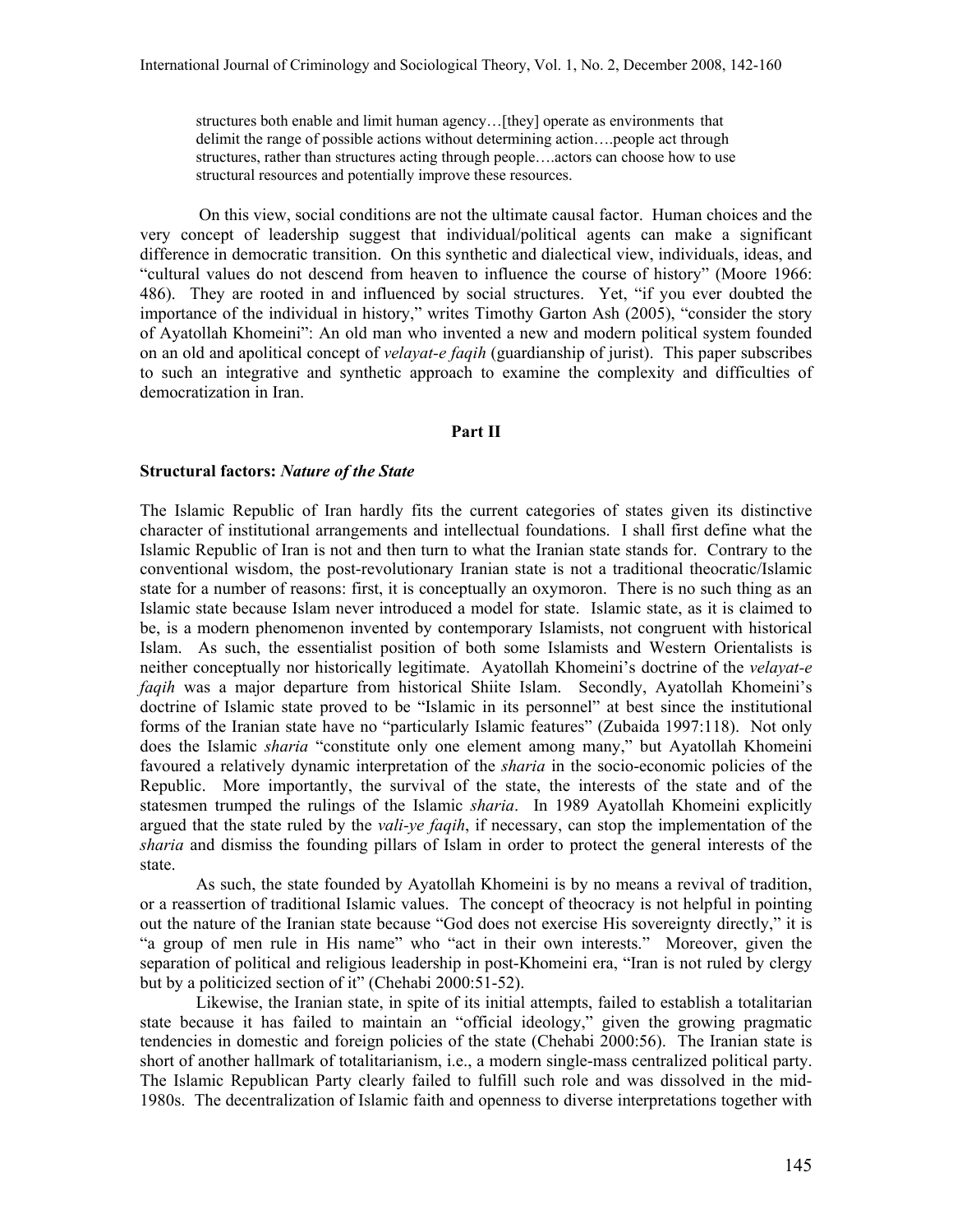the elite factional politics contributed to the development of limited pluralism in the Iranian state and overruled the success of totalitarian tendencies (Chehabi 2000:59). By the same token, a relative diversity of opinion in the press, and the existence of independent-private sector in economy suggest that the state does not hold two other features of totalitarianism. The last hallmark of a totalitarian state is terror and yet "terror is not specific to totalitarian regimes and can also appear in authoritarian ones" (Chehabi 2000:59-60). In sum, if the intentions were realized, the Islamic Republic might have been a totalitarian system; however, "such an outcome was prevented by the organizational and ideological peculiarities' of the post-revolutionary state (Chehabi 2000:69). Iran's totalitarianism was "stillborn" (Chehabi 2000:54).

Iran's post-revolutionary state "is unique in its institutional arrangements and distribution of power," because it is "multilayered and institutionally diffused" (Moslem 2002: 35). The "dissonant institutionalization"(Brumberg 2001) of the state combines Ayatollah's Khomeini's theory of velayat-e faqih with the republican institutions inherited from the 1905 Iran's Constitution and adapted from the constitution of French Fifth Republic. Given its republican institutions, the Islamic Republic, at surface, shares more features with the contemporary modern Western states than with theocracy. In substance, however, the republican institutions are subordinated to the rule of the *vali-ye faqih*. Unlike parliamentary democracies, the parliament in the Iranian state must share its legislative authority with the Guardian Council whose jurist members are appointed by the *vali-ye faqih*. According to Schirazi (1997: 73-75), "the constitution clearly states that without the existence of the Guardian Council, the Majles [parliament] is devoid of sovereignty." The Majles must also share its legislative authority with the Expediency Council whose chair and most members are appointed by the vali-ye faqih. Similarly, unlike presidential democracies, the president in the Islamic Republic is ranked next to the vali-ye faqih. Article 113 of the Constitution suggests that "after the leader, the president is the highest official in the country." Furthermore, the *vali-ve faqih* holds many institutional "extended arms," ranging from the powerful Revolutionary Foundations to the parallel institutions accountable, not to the republican institutions, but to the *vali-ye faqih*.

Islamic Republic of Iran is not a totalitarian state; the Iranian state, however, maintains a mixture of 'post-totalitarian' and 'authoritarian' features; a polity, to use Juan Linz's definition of authoritarian regimes,

with limited, non-responsible political pluralism; without an elaborated and guiding ideology, but with distinctive mentalities; without neither extensive nor intensive political mobilization, except at some points in their development, and in which a leader, or, occasionally, a small group, exercise power from within formally ill-defined, but actually quite predictable, limits.<sup>1</sup>

Iran's limited political pluralism is best represented in the two-tier electoral system in which "candidates are screened, genuine opposition candidates are prevented from running and political parties are discouraged" (Chehabi 2000:65). Citizens are implicitly divided into two groups of insiders (khodi) and outsiders (gheir-e khodi), excluding the latter from a meaningful political participation. Furthermore, the relative decline of intensive political mobilization and a weakened ideological mentality of the elites in post-Khomeini era indicate that the state remains less totalitarian and more authoritarian. Last but not least, the elite's factionalism and the inner contradictions in the constitution contribute to the limited leadership diversity in the Islamic Republic.

Like the Pahlavi regime, the Islamic Republic remains a rentier state and drives its major financial power, not from citizen's tax, but *mainly* from oil resources. The power of oil and petro-dollars remain central in shaping the state's relations with civil society. The Islamic Republic of Iran has used this power, making the state a domain dominated by particular rentseeking interests and imposing certain policies and importing certain goods to buy loyalty and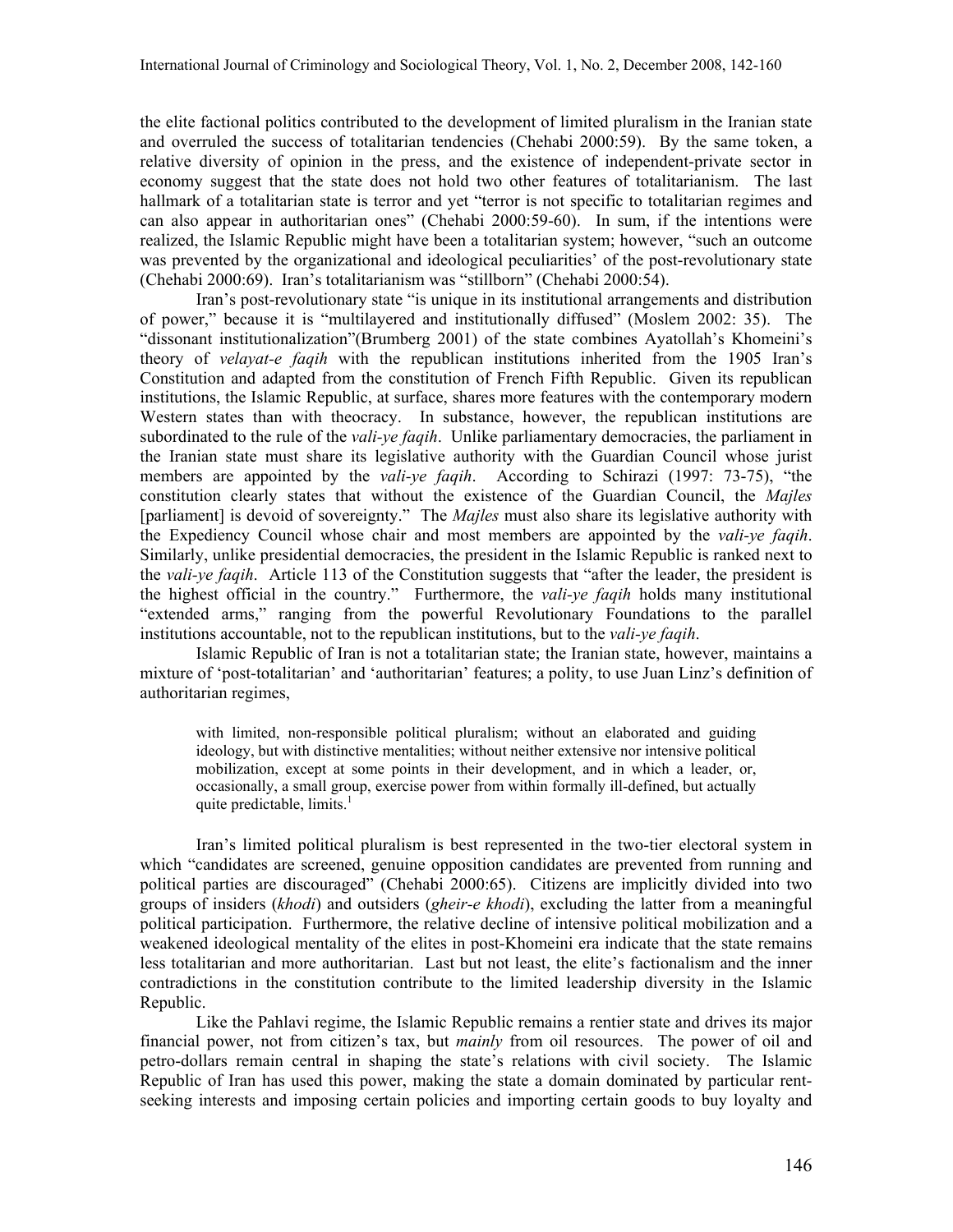organize anti-democratic groups. Iran's autocratic rentier state has subsidized and supported all Revolutionary Foundations (*Bonyads*), supervised and controlled by the *vali-ve faqih*, with gross annual income of almost half that of the state budget (Amuzegar 1994:100). The rentier-state has produced a new class whose interests and survival rest on the status quo. Most of the counterreform forces belong to this state-sponsored class. Iran is likely to remain an oil-centered rentier economy for years to come. The oil-centered economy and the political and economic domination of the *mullah-merchant-military* remain the most significant factor determining the nature of the state, and how to meet obstacles in the path of democratization.

Islamic Republic of Iran, in sum, is not a traditional theocracy. This implies that whether Islam remains in favor of democratization or otherwise depends on political actors and social factors outside the religion. Religion *per se* is not an obstacle to democratization. The Iranian state is not a totalitarian one, given the elites factional politics, limited pluralism, and the semirepublican institutions embedded in the state. The implication is that civil society is alive; it is not absent. The nature of the state, however, remains an "early post-totalitarian state", which lacks sufficient diversity and autonomy within the ruling elites and prevented the rise of a strong and independent democratic opposition. The unique structure of the state both enables and limits democratization.

# Structural factors: Uneven Development

The International Monetary Fund (IMF 2003)—hardly a friend of the Islamic Republic gave Khatami's reformist government high marks in 2002 for its economic growth and fiscal reforms.<sup>2</sup> Yet, the complete picture of Iran's socio-economic development in Khatami's era remains more complicated. Because the Islamic Republic is a rentier state, Khatami and his reformist team truly believed that economic development in the absence of political development is unsustainable. They understood a sustainable economic development required political development to establish a transparent and accountable political system. They believed that "for the economy to grow, it had to be freed, not only from government restrictions (as the conservatives demanded) but from the vagaries of the mercantile bourgeoisie (a reality they obviously rejected)" (Ansari 2000:169).

A meaningful economic reform would indeed challenge the financial power of the hardliners and was resisted. Facing these obstacles, the reformists, in spite of their original agenda, gradually left the economy to the conservatives and placed more emphasis on political development. In the end, the reformists lost both economic and political grounds.

Khatami's government pursued a mild version of the neo-liberal economic policy of the President Rafsanjani, a policy which had brought down his government in 1997. The reformists tolerated the economic corruption, underestimated the impacts of socio-economic injustice, and overlooked several important urban riots among the urban poor and the veterans of the Iran-Iraq War. By year 2000, 20-23 percent of the urban and rural households lived under the absolute poverty line (Nili 1379/2000). By year 2001, more than 4 million Iranians remained unemployed. Each year more than 750,000 individual entered a labor market while the economy could offer only 300,000 new jobs annually.<sup>3</sup>

The reformist economic policy failed to stop the worsening class divisions. As an oilcentered rentier state, the Iranian economy was, and still remains, deeply dependent on oil economy. "Every time the rial was devalued, the cost of living for most Iranians rose just as dramatically as it fell for those with foreign bank accounts" (Ansari 2000: 168). The gap between poor, living by rials, and rich, living by dollars/euro, emerged in the Rafsanjani's government during and after the Iran-Iraq war. The "*agha-zadeh*" (clerical noble-born) became a common name attributed to the Ayatollah's sons and/or close relatives who are blessed by patrimonial politics and privileged by the rents received from formal and informal sources. This New Class,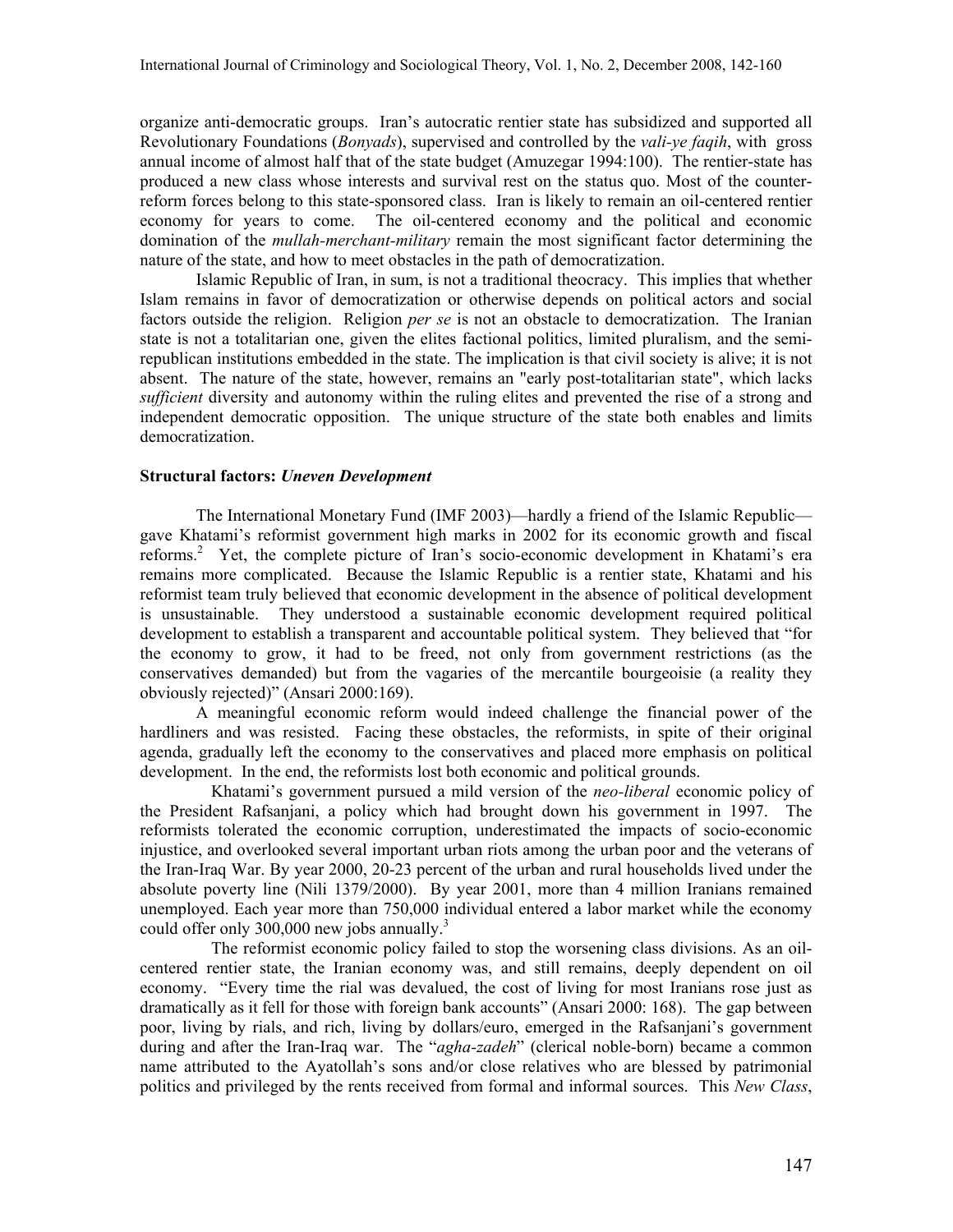to use Milovan Djilas's classic concept, continued to enjoy its privileged position in the Khatami era.

The socio-economic structure in the reformist government remained uneven and unfavorable to a sustainable and successful democratic transition. This shortcoming was due to the following reasons: first, the rural poverty and unemployment were, and still remain, a source of ever growing rural migration to the urban areas, increasing the number of the urban poor. These urban poor have constituted the major part of the *Basiji* militia, which is organized by the Islamic Revolutionary Guards Corps and controlled by the conservative-hardliners. Because the reformists failed to communicate with this group, they remained, and still are, a source of organized counter-reform activities. Petro-dollars and the rents/revenues produced by the Bonyads assisted the counter-reform forces to buy loyalty of a group of the urban poor.

Secondly, as James Mahoney (2003:165) argues, the history and practice of democratization suggest that "working-class strength is positively associated with democracy," but its strength depends on its organizational ability to form coalitions with other class actors. Although significant in number and subject to economic hardship, Iran's more than 4 million wage workers, excluding the salaried middle class (Moghissi and Rahnema 2004:280-81), has remained relatively ineffective in recent democratization. The strict control by state over all the labor organizations, and the reformists' inability to communicate with the working class or help them create independent organizations, contributed to the growing gap between the working class and the reformist government. Iran's working class, as Garton Ash (2005) put it, could have hardly performed what "Poland's did in the Solidarity Movement twenty-five years ago."

Thirdly, the rich and modern businessmen have remained critical of the Islamic Republic in private, but dependent on it for their businesses and formed commercial partnerships with the ruling *mullah*-merchant coalition. Like in other societies, Iran's upper class prefers its economic interest first. Because the economy is mainly controlled by a tiny group of the bazaari-merchants, many businessmen have chosen to remain a junior partner of the bazaari rivals with some economic benefits rather than a junior partner of pro-democratic forces. This class supported the 1997 reform movement and remained supportive during the first phase of the reform (1997- 2000), given the boost in economy with higher prices for Iran's oil exports and growing foreign investment. But when the reformists failed to bring about political stability required for sustainable economic activities they soon turned their back. Even worse, some segments of the private sector established links with the conservatives to maximize their economic interests. "In the words of reformist strategist Said Hajjarian, the private sector is now part of the problem facing democracy in Iran" (Nasr 2005: 13). This class hardly constituted a social backbone for the recent democratization.

Fourthly, Iran's urban middle class remains the most complicated case. The middle class, as Rueschemeyer, Stephens and Stephens (1992) argue, has shown its inconsistency over democratization. The interest of any class needs to be understood within a particular sociopolitical and historical context. In post-revolutionary Iran the traditional middle class with ties to the clerical authority have remained on the whole the most unfavorable social force to democratization. The merchants and the *mullahs* have historically been allies since the past century and worked together against the political establishment. The politics of the Islamic Republic has divided the two groups into forces for and against change. But like Iran's upper class the pro-reform bazaaris have often picked their immediate economic interests rather than long term comprehensive interests. They have worked with the state-sponsored bazaaris to maximize their economic interests. The modern urban-middle class has remained critical of the Islamic Republic, but dependent on it for its daily economic life.

Last but not least, the reform movement was largely depended on the youth and women. One major social support of the reformists was the young people. With almost two-third of its seventy million population under the thirty years age, Iran, an old country with thousands years history, "is also a remarkably young country" (Ash 2005).<sup>4</sup> It is estimated there is a million men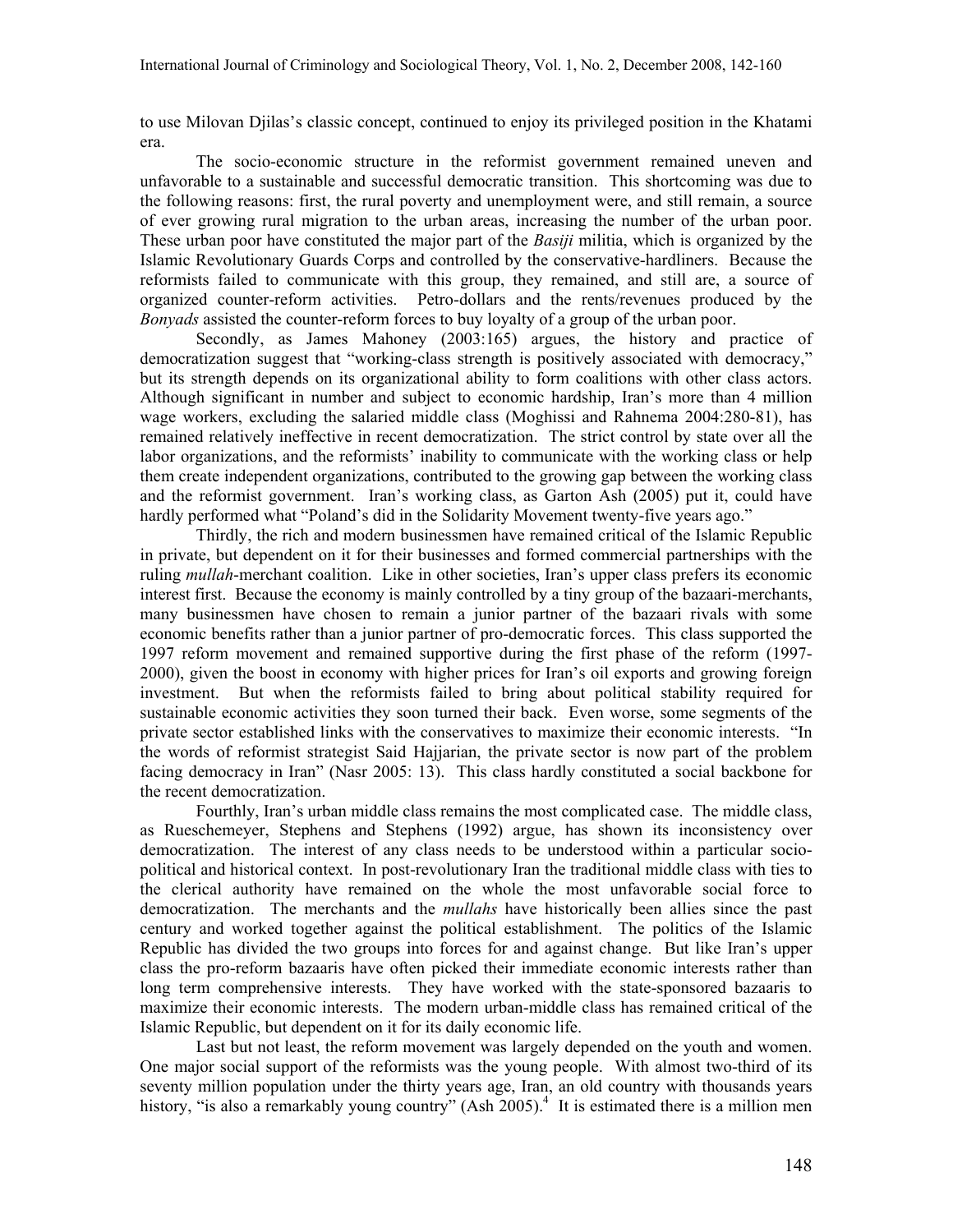and a million women attending universities. Post-secondary education, internet and satellite televisions have made Iranian youth well-informed about national and global issues. The youth population has remained most vulnerable to unemployment, inflation, and economic instability. As a result, the reformist government gradually lost the support of a significant segment of youth.

The 2005 ninth presidential election results partly represented the failure of the reformists in dealing with the uneven socio-economic structure of the Republic. The election results, which brought Mahmoud Ahmadinejad into power suggest the following lessons: first, the centre in Iran's political spectrum remains "ideologically to the right and economically to the left" (Nasr 2005:16), contrary to where the reformists thought it was. Secondly, some segments of the poor cast their vote for the moderate-reformist Mehdi Karrubi, and the radical populist candidate Mahmoud Ahmadinejad who spoke about economic inequality and social justice. Some segments of the middle class turned out to vote for the reformist Moin, the pragmatists Rafsanjani and Qalibaf. Yet, the overwhelming majority of the twenty million who did not cast their vote belonged to the poor and the middle class. The lesson here is class as a variable alone cannot expose entirely the dynamics of reform and counter-reform activities. Iran is a divided society where some social classes identify closely with the establishment, while others have lost faith in the system. Thirdly, like other late-industrializing countries, in Iran social elements of democracy remains an essential part of democratization. Economic privatization without social justice brings about economic inequality, which results in support for populist agenda at the polls.

# Structural factors: International Politics

During the 1997 presidential-election-campaign and shortly after his election, Mohammad Khatami made it clear he would pursue a policy of détente. Khatami's idea of "Dialogue between Civilizations" gained recognition by the United Nations, declaring the year 2001 the official year of Dialogue between Civilizations. Khatami's UN speech "raised hopes for a détente" with the U.S. (Abrahamian 2004:93). Washington's response to Khatami's initiatives was initially positive by toning down the anti-Iranian rhetoric and taking some small positive steps. The administration of President George W. Bush did not alter the Clinton administration's opening relations to Iran. In post- September 11 2001, Iran was instrumental in removing the Taliban government and establishing a pro-American regime in Afghanistan: not only did Iran support the anti-Taliban Northern Alliance but, as Americans admitted, Iran was, "extremely helpful in getting Karzai in as the president" (Sick 2002). But President Bush's "axis of evil" speech in 2002 raised much speculation about the U.S. plan for regime change in Iran. The speech proved to be counterproductive and was instrumental in launching an anti-American united front, which brought together all factions of the state. The conservative hardliners were quick to cite national security when attacking the reform institutions and the reformers. The speech shocked the reformists and contributed to the consolidation of conservatives' power in a number of ways. According to Ervand Abrahamian (2004:94), the speech "created a mood of the past, especially of the 1953 coup," forces the hardliners to raise the flag of national security, persuaded some reformers "to put their hopes on the back burner waiting for better days," and energized "Pahlavi royalists – who dread reform and hope that ultraconservative obstinacy will bring about a revolution."

Likewise, the structure of international power has profoundly contributed to the revival of Iran's nuclear plan in a number of ways:<sup>5</sup> First, Iran is a major regional power and seeks to be on the cutting edge of science, meaning nuclear technology. Nuclear issue is about *national* prestige. Second, Iran is the home to the world third largest oil reserve and the second largest gas reserve. Yet, thanks to the targeted economic sanctions by the West, the oil and gas industry has not developed so Iran is currently importing a great deal of refined oil. Iran sees nuclear power as an *alternative source of energy*. Third, according to Abrahamian, like Japan, Iran is interested in a "full nuclear cycle," not for making bombs but for the "option of having it." Iran is not the only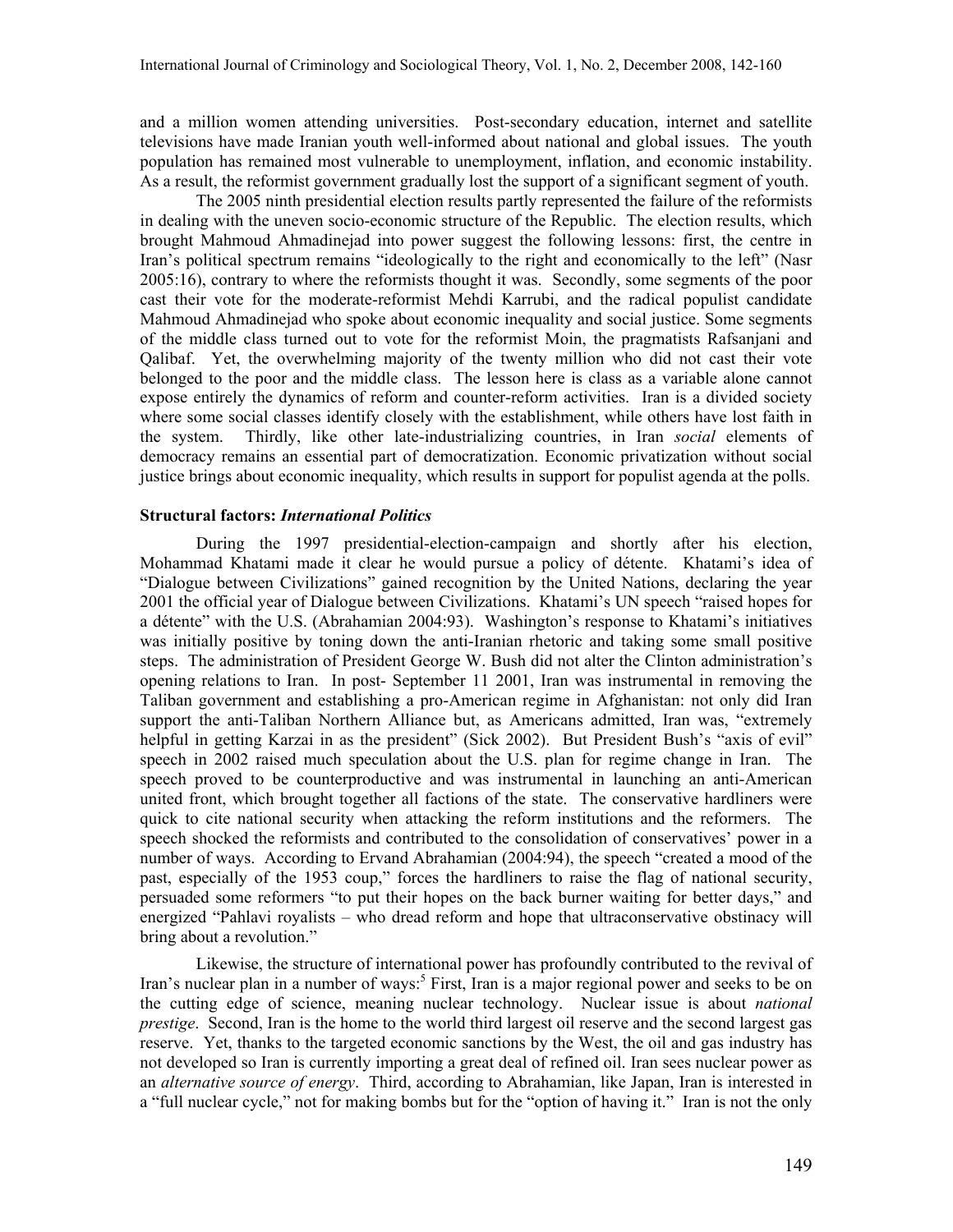country to pursue this right; there are about 30 countries in the world that hold to the 'Japanese option." The goal is to protect *national security* and the rationale is *deterrence* (Barsamian et al 2007). Three major factors contribute to Iran's national-security concern: first, there is the eightyear Iran-Iraq war (1980-1988), started by Iraq and orchestrated by a number of Western and neighbouring countries. Since war and peace were imposed on the Iranian state, the authorities planed to ensure the very survival of the state, pushing for the revival of the nuclear program. Second, Iran is surrounded by a number of nuclear powers including Russia, Pakistan, India, China, and Israel, not to mention the United States itself, given the existence of American bases in many neighbouring countries. Third, Bush's "axis of evil" speech in 2002, the policy of regime change, the quick American invasion of non-nuclear Iraq, and the hesitancy to invade a nuclear North Korea contributed to the radicalization of Iran's nuclear position. This offered a pretext to justify Iran's immediate military concerns and prioritize security over democracy. Another key development was the Bush administration's rejection of a proposal by President Khatami in May 2003 for a comprehensive compromise with the U.S. The neoconservatives believed that they were winning the war in Iraq and that Iran would be the next target. The Bush administration declined the proposal and even the State Department reprimand the Swiss ambassador for conveying the Iranian proposal!

Iran under Khatami continued to talk to Britain, France, and Germany (the EU3) and suspended its nuclear enrichment for two years from 2003-05. But the effort never met Iran's expectation that the U.S. would abandon its regime-change policy and lift economic sanctions. Only in December 2007 did the U.S. National Intelligence Estimate (NIE) suggest that Iran suspended its nuclear weapons-program in 2003. But a new Iranian president, Mahmood Ahmadinejad, has already seized the moment to radicalize nuclear policy in 2005. American neoconservatives, unlike their fellow conventional conservatives and liberals, make no difference between factions inside the Iranian politics, and are determined to undo the American loss of 1979 revolution. Similarly, the Iranian authorities, in spite of their common concern on the very survival of the state, are divided on how to pursue this goal. For the reformists, the American policy of regime change in general, and the American policy against Iran's nuclear program in particular, have no military solution and must be confronted, at once, with democracy at home and diplomacy in abroad. Security and democracy are interconnected, and democratization will ensure the security and survival of the state. They considered Europe, Russia and Japan to undo the U.S. efforts to isolate Iran, slowed down military programs in return for good relations with Europe, and allowed more inspections and signed an additional protocol to ensure the United Nations that Iran's nuclear program is peaceful. For the conservative-hardliners, by contrast, Khatami's liberalization and reform provided Americans with the best opportunity to overthrow the Islamic Republic. Not all the reformists have been strong enough to encounter conservatives and continue to fight for both democracy and national security.

The international politics, in sum, continues to play a significant role in the future success or failure of Iran's democratization. On the one hand, the main casualty in the American collision with Iran could be Iran's democratic movement and it would be, ironically, only the United States, which brings the state popular support among social forces inside Iran. The Iranian youth are disenchanted with socio-cultural policies and dissatisfied with the economic situation. Yet they sought for an Iranian solution to such Iranian problems. As Garton Ash (2005) observes, the U.S. "would be making a huge mistake if it concluded that these young Iranians are automatic allies of the West." On the other hand, a real challenge for a legitimate democratic opposition is to balance national interests with international opportunities by learning how to fight for democracy and national sovereignty while working within boundaries imposed by the international politics. In the early 1950s Mohammad Mosaddeq tried but failed whereas in the late 1970s Ayatollah Khomeini succeeded to lead a national revolution while taking advantage of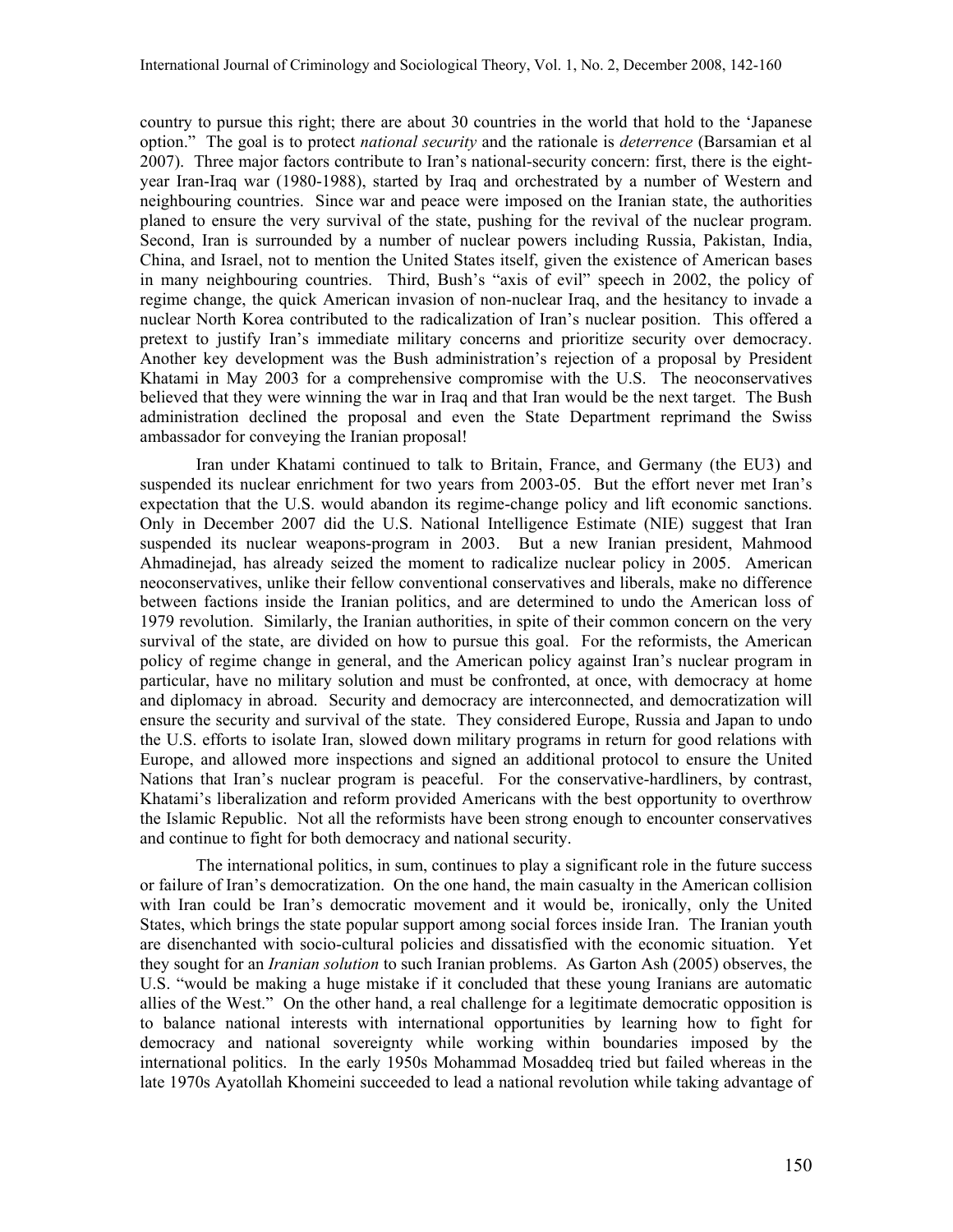opportunities provided by international politics. Under a favorable condition, the power of agency can transform structural obstacles into opportunities, pushing forward the democratization.

#### Part III

## Agential Factors: Leadership

"A democratic regime is installed not by trends but by people. Democracies are created not by causes but by causers" (Huntington 1991:108); these causers are political leaders and social groups who intentionally or unintentionally promote democratization. For Juan Linz (1978:100), however, the role of the leadership comes only next to the structural factors: "Leadership is a residual variable that ultimately cannot be ignored; but it should not be introduced before the explanatory power of other [i.e., structural] variables have been exhausted." Whether a primary or a secondary factor, the fact, however, is that political liberalization, as Adam Przeworski (1992) observes, is unstable if the regime's softliners are weak; under such fragile conditions democratic reforms might provoke a backlash from the hardliners. A strong leadership could transform structural obstacles into opportunities. The reform movement, in spite of all structural constraints, has suffered most from the leadership style and the strategic decisions made and/or unmade by the reformists. The reform movement suffered largely from an ineffective presidency. And yet, Khatami's presidency effectively contributed to the transformation of Iran's political culture both in the political establishment and in civil society. Mohammad Khatami contributed to the spread of democratic discourse, openness and transparency of the dominant political discourse in the clerical establishment. His presidency was also instrumental in greater diffusion of democratic discourse in civil society. Mohammad Khatami was neither a mere extension of the will of the political establishment nor an opposition in the establishment. He belonged to the establishment and yet was determined to reform it without harming its very existence. Khatami did not want to repeat what Gorbachev did in the former Soviet Union; his goal was to reform the system without destabilizing it. As a result, he remained in an extremely difficult and paradoxical position. According to Daniel Brumberg (2001:232), "Khatami strove to sustain *and* transform Khomeini's dissonant legacy." This legacy has "been cleverly used by elites to enhance their legitimacy and at the same time hinder a transition from political liberalization to full democratization" (249).

Khatami strove to rationalize the office of the *velayat-e faqih*, which, in his view, would bring Iran one step forward in democratic transition. This, however, turned out to be wishful thinking. Given the structure of the Iranian state, the conservative-hardliners occupied much of the hard power. Nonetheless, the popular president retained invaluable amount of soft power, i.e. the people. The reluctant president, however, failed to transfer his soft power into hard power. As a result, Khatami in effect became a marginal man for both the state and the reform movement. For the state, Khatami played a role of the "office coordinator" or, as Khatami himself put it, *tadarokatchi*, given the uneven balance between the power and responsibilities vested in the president. His approach in dealing with his own twin bills, described by Khatami as the reform's minimum demand, is revealing. The Guardian Council vetoed Khatami's twin bills—one for expanding the president's power vis-à-vis the *vali-ye faqih*, and the other limiting the electoral power of the Guardian Council—and yet he chose not to mobilize the electorates, but to continue compromising with the ruling elites. For the reform movement, too, he played the role of a footman, because he was unable or unwilling to lead the democratic movement. Khatami failed to transform its electoral soft-power into an organized and forceful force to promote democracy. It is legitimate to suggest that the reform's leadership remained behind the public. By 2003, 94 percent of the people wanted major reforms and 71 percent wanted a nationwide referendum to expand the reformers' power and to limit the power of counter-reform.<sup>6</sup> In June 2003, even some of the in-system reformists openly demanded a referendum. In their open letter to the *vali-ye faqih*, 127 Majles' deputies argued that "given the current situation, we can conceive of only two alternatives: either a fall into a dictatorship; or a rise into the democracy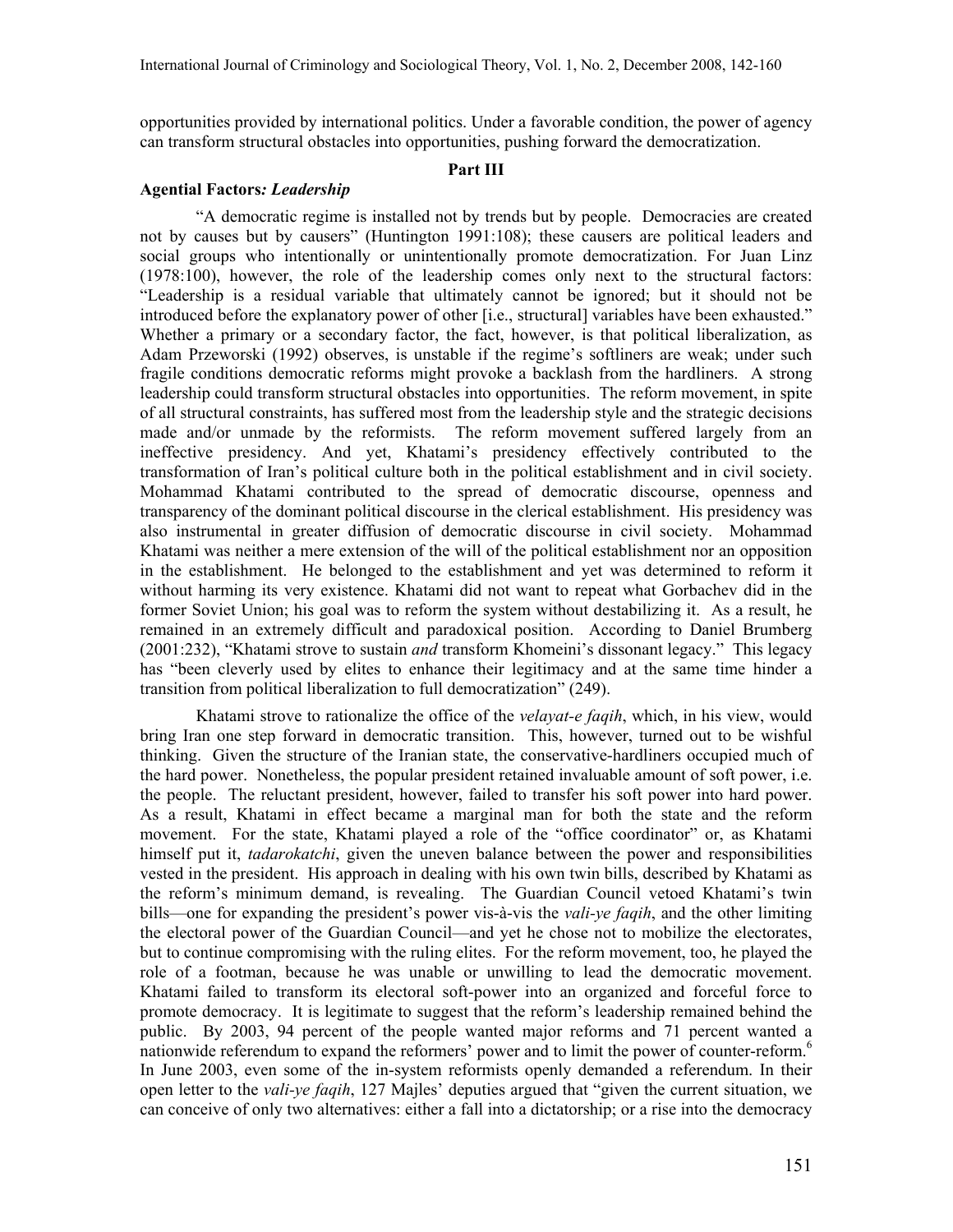intended by the constitution….We cannot claim that the Iraqi people should have the right to hold a referendum yet deny the same right for our own Iranian people" (Abrahamian 2004: 132).

The reformist leadership, in sum, was and still remains short of powerful character and an active approach to mobilize civil society. Mohammad Khatami, a charismatic politician, was a reluctant president and remains a hesitant reformist leader. The reformist leadership suffers from too much elitism, fails to mobilize the people for a democratic cause, and remains unsuccessful to turn a huge wave of popular discontent into a sustained democratic system. The leadership has chosen to mobilize the people *only* on election-days; it often relies on negotiations from above and distances itself from the grassroots. The lack of clear strategy and the absence of the strong leadership led to the reformists' inability to agree on either a boycott or a single candidate in the 2005 ninth presidential elections. Likewise, they have failed to bring in a united front in the parliamentary elections in the last few years. In the end, ironically, the new generation of conservatives led by Mahmoud Ahmadinejad turned the reformists into scapegoats for the regime's crises over the past three decades.

# Agential Factors: Institutional Arrangement

According to Iris Marion Young (1999:152), "the critical and oppositional functions of the public spheres of civil society perform irreplaceable functions for democracy." the reformists excluded themselves from the irreplaceable power of civil society, which, in effect, made Khatami's proposal for the promotion of civil society an empty slogan. The reformist regime failed to mobilize civil society forces because it suffered from weak political institutionalization. The reformist leadership repeatedly insisted on the rights of the people and the empowerment of civil society. However, it hardly succeeded to provide a sustained institutional legal order to protect the independent political institutions and civil society actors. More importantly, the leadership in effect failed to establish a grassroots political party and to institutionalize the reform movement.

The most significant reformist party, the Islamic Iran Participation Front, was established in December 1998 and remained a party of the in-system-reformist elites, not a grassroots political party inclusive of all Iranian democrats. More importantly, the democratic opposition even the most peaceful and loyal opposition, that is Iran's Liberation Movement—was excluded from party politics, given the lack of legal protection for the free political activities. Moreover, Khatami himself was unable, or unwilling, to form a political party of his own. As a result, the people who voted for change, "having no means to keep themselves engaged," remained inactive and looked for "their president to bring about the changes for which they voted" (Bakhash 2003:122-123).

Iran's reformist political parties remained really active *only* for the elections; after elections they left their constituencies to their own ways with no effective efforts to establish grassroots organizations. The reformists downplayed the significance and the urgency of organized grassroots and inclusive political parties and social organizations to keep their constituencies in the front and the conservatives at bay. The first evidence appeared in the 2002 second municipal elections where the unorganized and unsatisfied people turned way from the ballots.<sup>7</sup> This was followed by two major defeats in the 2004 parliamentary elections and the 2005 presidential elections.

The reformist institutional/organizational strategy suffered from a number of shortcomings: first, the reformist parties remained parties of the elites. They lacked strong, grassroots, and inclusive organizations required for a successful public mobilization. The parties consisted of extremely diverse, but limited, circles and constituencies.<sup>8</sup> They all, in spite of their diversities, remained elitists political organizations incapable of public mobilization. The reformists' central motto, i.e., 'Iran for all Iranians,' in effect, did very little to establish a political party for all Iranians. Secondly, the reformists failed to communicate with different social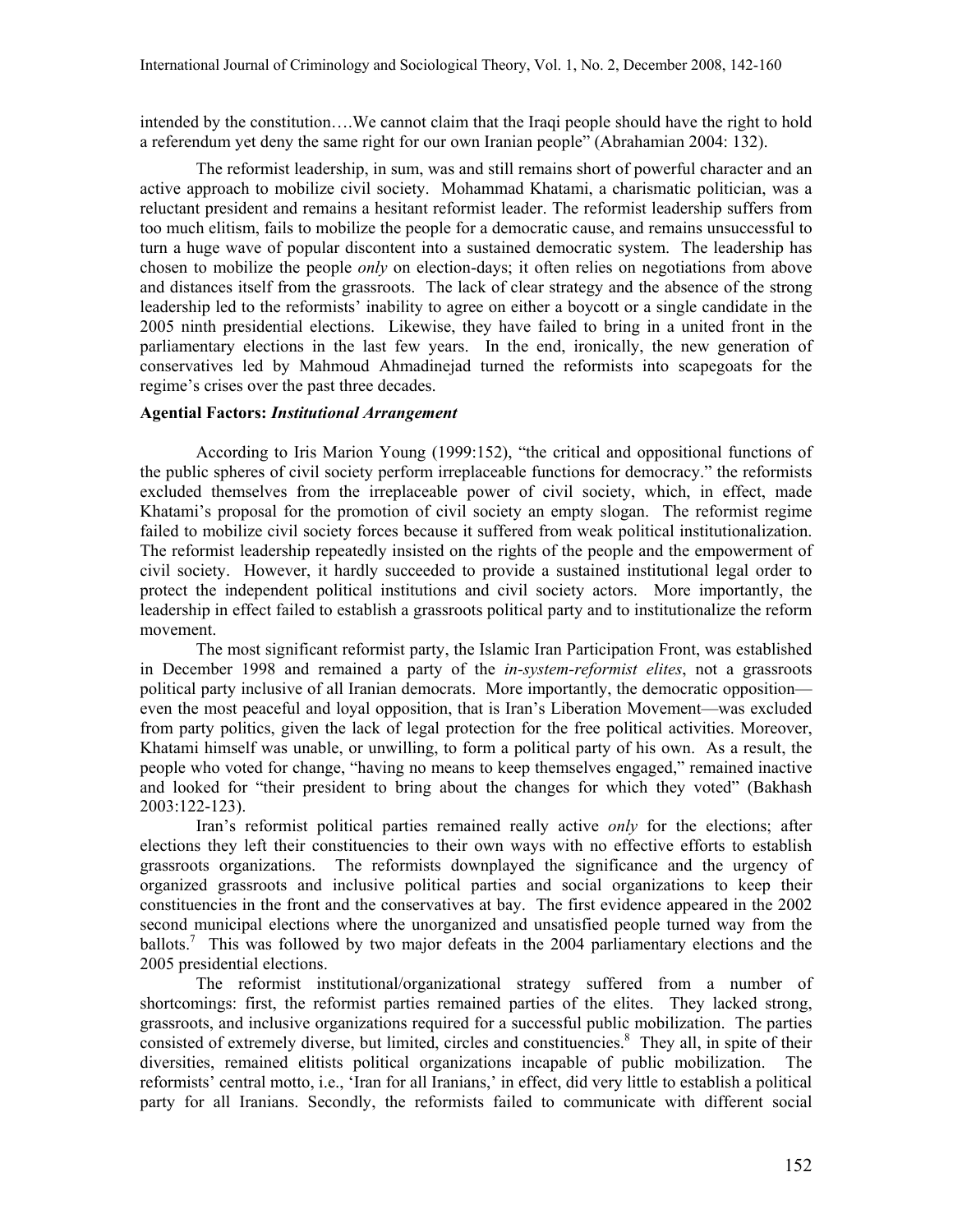constituencies and limited their efforts to attract segments of the middle class. They either ignored or downplayed the significant role of the lower classes in general and the working class in particular. They did a little to mobilize the people in the mosques and other religious centers. As Iran's modern history suggests the modern intellectuals and elites have had difficulties in communication with the average people. Because they are urbanized and educated, their immediate concerns remain much relevant to their immediate social class/force and less to the grassroots society. On the eve of the June 2005 presidential elections, the progressive-reformist candidate, Mostafa Moin called for a United Front for Democracy and Human Rights. It turned out that Moin's political discourse did not mean much to the lower classes of the urban poor or the rural class. Hence his political slogans of 'All political prisoners must be freed,' with repeated words of democracy and human rights remained marginal. The reformists failed to transform these subjective, abstract words into an objective, tangible reality of the people's daily life. The 2005 presidential elections proved that democratic ideals alone are powerless unless they are expressed in a language accessible to all forces of civil society and address immediate concerns of the public. To reach this goal democratic forces need strong and grassroots organization to appeal to the people and mobilize their support. Thirdly, the politicization of social demands could have mobilized the lower classes and the lower-middle class for the reform movement. The reformists, however, failed to encourage and help various social classes to transform their social demands into political platforms. The coalition of the in-system reformists were united on the need for change and yet remained divided on the nature and the scale of change. For some of the reformists, an extensive public mobilization of the people and grassroots socio-political institutions could have undermined the foundation of the Republic. For this reason, some of the reformists preferred to hold a limited constituency rather than a public mobilization with an unintended consequence of the collapse of the whole regime.

The hardliner-conservatives, by contrast, successfully used their institutional strength to dismantle the reform agenda and discourage the reform's social base. Three factors, in particular, contributed to their organizational success. First, throughout its entire life, the conservative camp has suffered from the crisis of legitimacy, never exceeded 25 percent of the votes, and was elected when the other forces boycotted, or were excluded from elections. In the 2005 ninth presidential elections, Iran's hardliners, to use Mohammad-Reza Khatami's metaphor, were blessed and backed by the "hezb-e padegani," a barrack-based party and used millions of Basiji militia as "electoral foot soldiers." According to three leading presidential candidates—Moin, Karrubi, and Rafsanjani—the campaign of the hardliner candidate, Ahmadinejad, was well funded. Moreover, Ahmadinejad adopted a *populist* platform directed at the urban and rural poor. His focus on "bread-and-butter issues" and his promise to put more of the country's oil wealth on the people's table, to bring in social justice, and to fight the corrupt economic class disarmed the reformists. Ahmadinejad, a loyal but *invisible* man of the establishment, complained about the past performance and raised the flag of social justice, representing himself as a man of the people. Ironically, the main beneficiaries of the coalition of the mullah-merchants-military partly succeeded in mobilization of the poor who had suffered most from the socio-economic status quo.

# Agential factor: Intellectual Discourse

In this section I shall discuss the extent to which *ideas* themselves contributed to the crisis of the reform and the return of the conservative hardliners. Preoccupied with the revolutionary slogans and the eight-year Iran-Iraq War, the post-revolutionary dominant discourse hardly engaged with the democratic demands of modern urban class. But the war and its aftermath, the absence of charismatic leader, explosive demographic changes in society, economic hardship, the regime's international crisis, and the crisis of legitimacy inside, the rise of a non-violent and new democratic-Islamic discourses in civil society, and the rise of elites' factional politics in post-Khomeini era set the stage for the development of the Islamic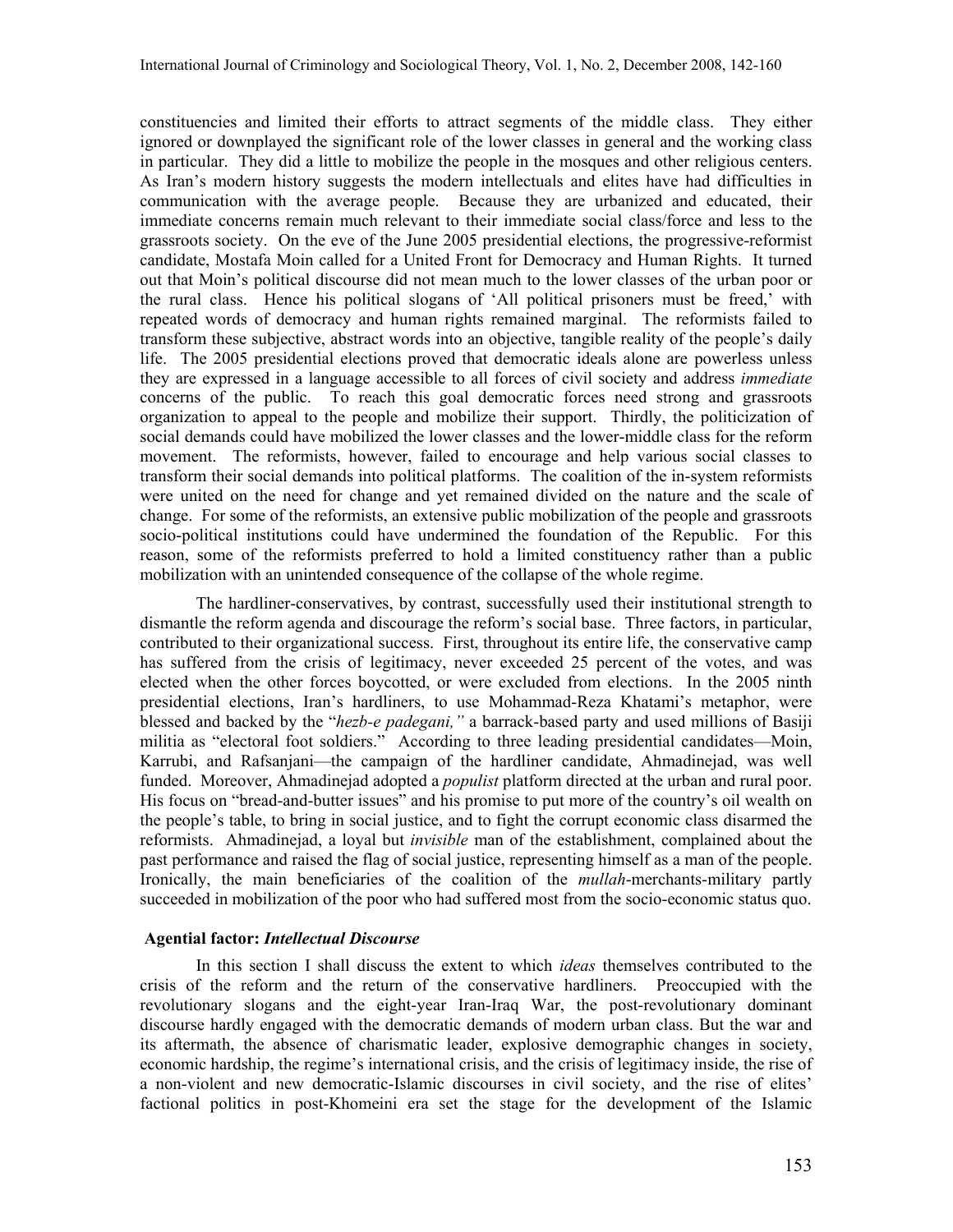reformism/constitutionalism in the 1990s. Three themes remained central to this new discourse: the "rule of law" and constitutionalism  $(qanun\text{-}gera'i)$ , promoting "civil society" (jame'e-ye madani), and establishing an "Islamic democracy" (mardom-salari-e dini). By 2005, however, it became evident that the reformists hardly succeeded to deliver the discourse of Islamic reformism.

# The rule of law/constitutionalism

Democracy, Charles Tilly (2004:125) argues, is all about a general and reliable rule of law, which implies that the law is universal and no person/office stand beyond the rule of law. Under Islamic Republic, however, the rule of law is not universal since the office of velavat-e faqih operates beyond the law. Khatami's concept of "Islamic constitutionalism" aimed at binding the office of *velayat-e faqih* by the law/constitution. The problem, however, was that Islamic constitutionalism was trapped by the lasting legacy of Ayatollah Khomeini. It sought to reform the political institutions of the Republic without questioning the intellectual foundation of Islamic Republic, Ayatollah Khomeini's theory of *velayat-e faqih*. Hence, the difficulty was to establish the rule of law while the *vali-ye faqih* rules absolutely; it attempted to revive constitutionalism while the rulings of the *vali-ye faqih* remained beyond the constitution. Islamic constitutionalism, in sum, lived in the same universe of Ayatollah Khomeini's Islamic discourse and failed to reform a political system which is *relatively* rich in constitution yet poor in constitutionalism.

# Promoting civil society

President Khatami announced development of civil society institutions as the second pillar of his reformist discourse. If intellectuals such as Soroush, among others, "injected the idea of civil society into debates among the intelligentsia, Khatami introduced this concept to a much wider public, turning it into a subject for discussion among the political class and the public at large" (Bakhash 2003:120). The civil society discourse, in spite of its public currency, remained far from a complete success. Two factors, one theoretical and one practical, contributed to this setback. First, like the rule of law, the reformists' discourse of civil society contained conceptual confusion leading to political problem. According to Farzin Vahdat (2002: 213-214), "the ontological foundation of the political philosophy and institutions of the Islamic Republic [constitutes the] vacillation between allowing and denying citizenship rights." This political philosophy offers "limited and indirect empowerment of the social universal, [yet] affects the people as a collectivity and not as individual citizens" (166-167). This political practice is based on an epistemology, which, simultaneously, concurs to, and conflict with, the philosophical foundations of modernity.<sup>9</sup>

A closer look at the epistemology the Islamic Republic of Iran suggests that the notion of human subjectivity is embedded in a universality of the divine and the collectivity of believers/faithful; a phenomenon, to use Vahdat's conceptual term, defined as "mediated subjectivity." In this scheme, argues Vahdat (2002: 134), "although human subjectivity is not denied, it is never independent of God's subjectivity and, in this sense, it is 'mediated'....This situation [creates] constant, schizophrenic vacillation between affirmation and negation of human subjectivity, on the one hand, and between individual subjectivity and collectivity, on the other."

Owing to the contradictory nature of "mediated subjectivity," the reformist discourse of Islamic civil society constitutes the vacillation between allowing and denying universal citizenship rights. According to Khatami, Islamic civil society "is the natural outcome of our religious principles and learnings….The historical and theoretical essence of [Islamic] civil society is rooted in the esteemed Prophet's Medina."<sup>10</sup> The truth, however, is that modern understanding of people's rights, citizenship, democracy and civil society are not *natural* outcomes of religious principles, Islam or otherwise. Like other modern concepts, it has resulted from complex dialectical relations between culture, economy, and politics throughout the history.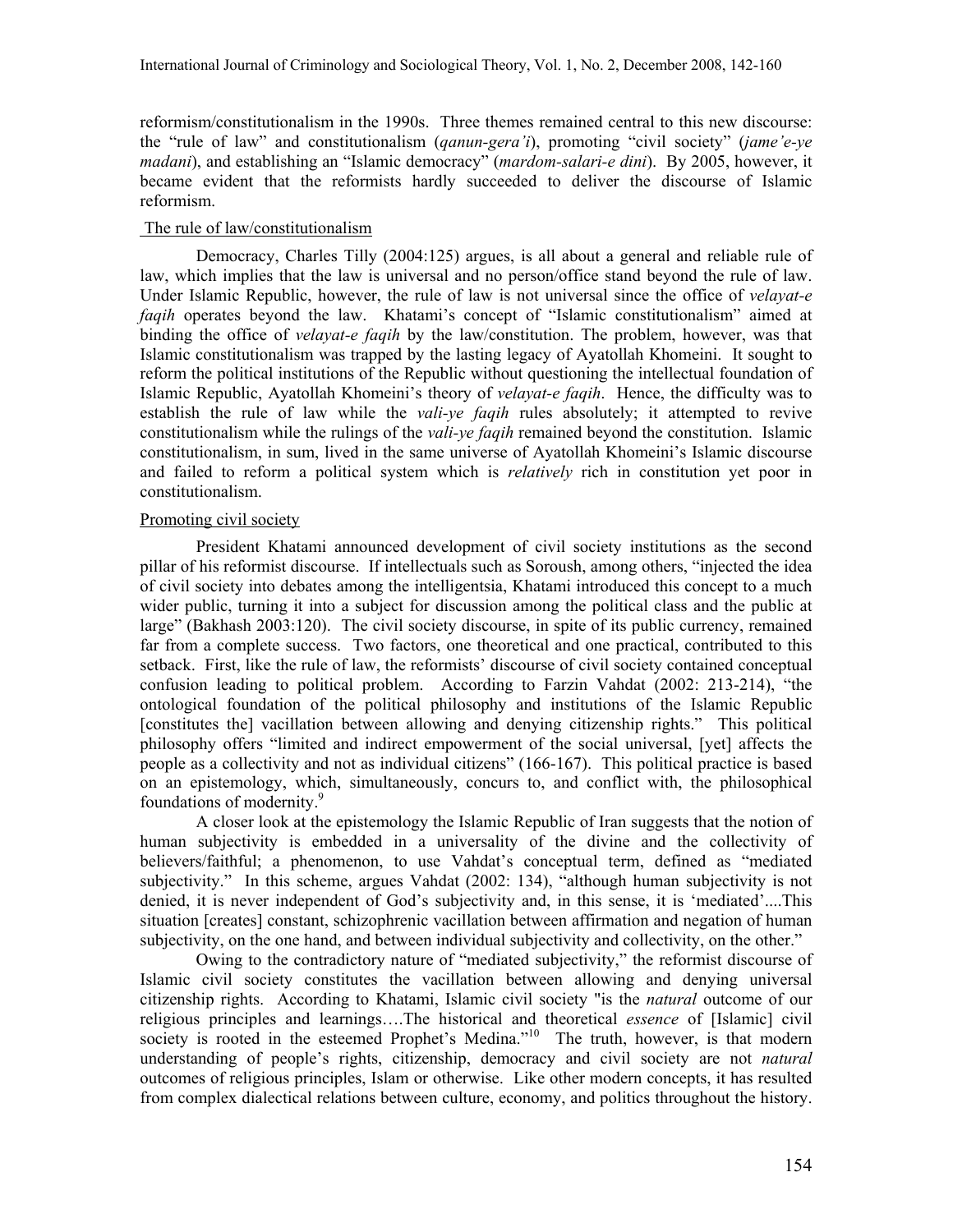Moreover, because religious outcomes vary—from fanaticism to progressive/democratic versions—religions hold neither natural outcomes nor a uniform essence. Cultural essentialism is ahistorical, because outcomes are bound by history; they are all historical. Furthermore, Khatami offers neither a substantive theory nor an empirical fact, which outlines fundamental differences between the 'western' and the 'Islamic' versions of civil society. He simply essentializes a neutral concept, substituting a modern notion of civil society with the 'Prophetic society' (Madina Al-Nabi). Contrary to Khatami's original intention, not only this essentialism remains ahistorical but implies a dangerous political outcome: it replaces citizens with believers. It produces first-class and second-class citizens. For all these reasons, it is more plausible to speak of a 'Muslim' than an 'Islamic' civil society where people, not divine ideas, define and determine the nature of civil society. Civil society, like other socio-political concepts has no uniform religious essence; rather, it remains a synthetic entity composed of socio-historical, cultural and political elements.

Furthermore, Khatami reduced Iran's multiple collective identity to Islam: "Islamic thought and culture are the pivots of the civil society we have in mind."<sup>11</sup> Or, our Islamic civil society "obeys the words of the Holy Koran and considers it as an obligation to provide all the requirements and necessities for material, economic and technological progress." However, the truth is that the triple Iranian identity composed elements of pre-Islamic culture, various versions of Islam, and modern western ideas/civilizations. Furthermore, there is a potential political danger to the concept of 'collective.' If Islam constitutes the sole or even the major portion of our identity and if our identity remains a collective entity, the implication is that our civil society organizations are mainly an extension of dominant Islamic politics. This ignores the very definition of civil society organizations. Civil society organizations are, by definition, independent entities, which may or may not correspond to the dominant politics. They may or may not remain committed to Islam or other elements of dominant politics. Hence, the notion of collectivity might preclude the individual autonomy intrinsic to all civil society organizations.

The second factor contributing to the malfunction of the reformists' civil society discourse was practical in nature. The discourse, in effect, became more a subject of abstract intellectual debates and less an object of public political practice. The reformists have done little to empower civic associations, to encourage social movements, and to establish grassroots organizations. Once in power they put down the strategy of the "pressure from below." Given their weakness at the top of the political pyramid, they could have used the soft-power provided by civil society. In post-Khatami era they still undermine or underestimate the valuable power of civil society. Lessons were not learned. In sum, the reformists' intellectual confusion together with their political strategy on empowering civil society remains problematic.

# Islamic democracy

According to Karl Mannheim (1960:135), "in a realm in which everything is in the process of becoming, the only adequate synthesis would be a dynamic one." In postrevolutionary Iran, both Islam and democracy have been in the process of becoming. The question is whether the synthetic concept of "Islamic democracy," the third pillar of reformist discourse, remained a successful synthesis. To what extent did Khatami's concept of Islamic Democracy contribute to Iran's long and painful march for democracy?

The reformists' concept of Islamic democracy, in spite of all great intellectual strivings and good political intentions lacks a solid theoretical base and a plausible political solution. It has brought some mixed results. From a theoretical perspective, the concept of Islamic democracy, like Islamic civil society, concurs with the internal dynamism of "mediated subjectivity." From a political point of view, it simultaneously enables and disables the forces of democratization. On the one hand, it offers an "enormous potential for universalizing inchoate subjectivity to the whole of society," mobilizing the public for a greater political participation. It also provides a potential opportunity "for transformation from *within*, a tendency that springs from its contradictory nature." More specifically, argues Vahdat (2002:214), "this contradictory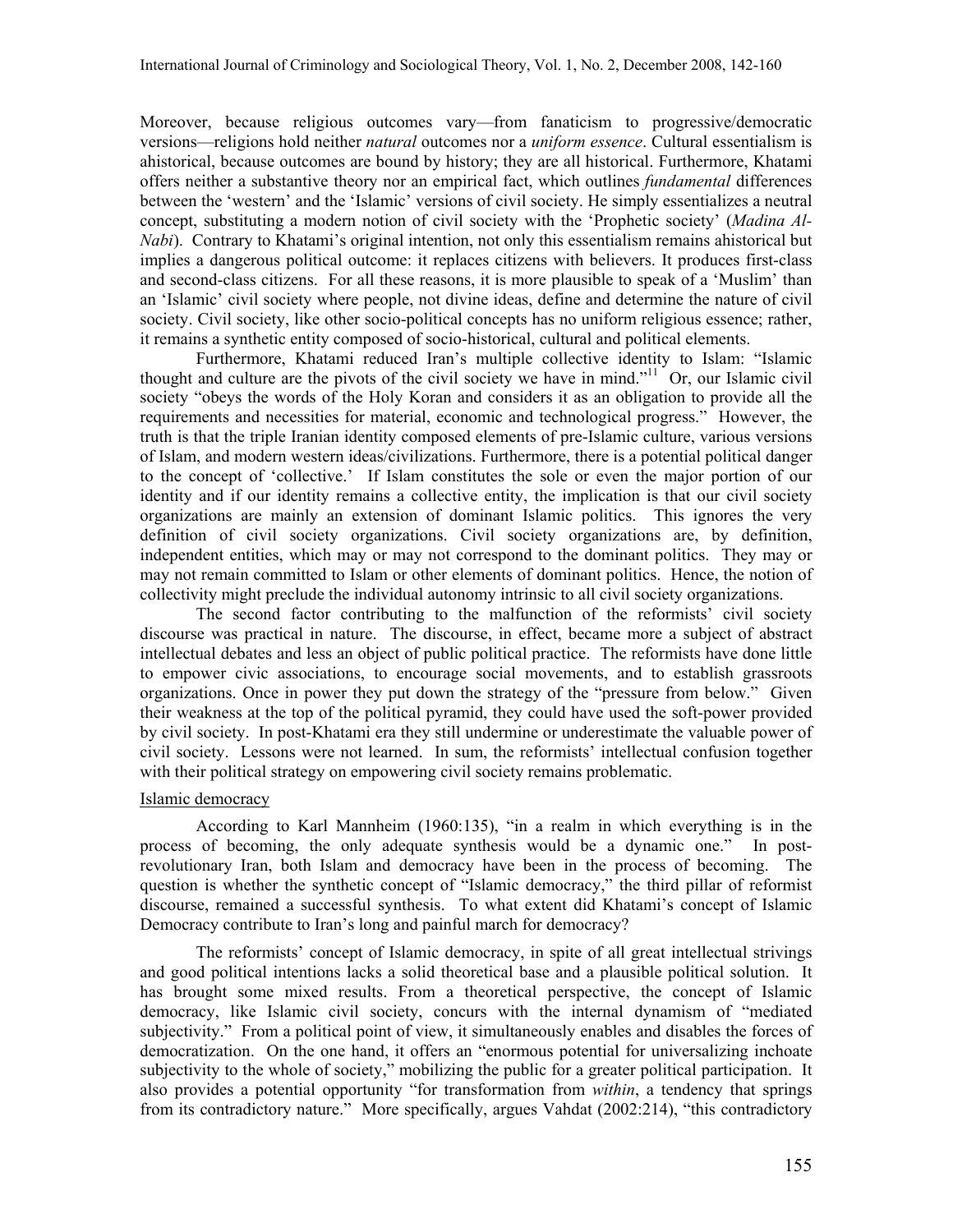nature has shown that monotheism and modernity—God and Juggernaut—are not totally antithetical entities, indeed, that monotheism may be reincarnated in modern forms."

On the other hand, the Islamic-democracy discourse, and the conceptual confusion intrinsic to it, laid the foundation for a few political problems. First, the Islamic principles were utilized to create a sense of limited and inchoate subjectivity among the social universal. Hence, the people, by participating in demonstrations and elections, earned the right to participate in the affairs of their own country. Such participation, however, remained largely limited to endorsing the dominant discourse. On this view, the "mediated subjectivity" set the solid epistemological ground for legitimizing a *mediated agency* in socio-political contexts. For the conservative, and even some reformists, if human subjectivity is contingent on God's subjectivity, then people are contingent on God's representatives' on earth: the *vali-ye faqih*. But in contingent relationships between human and divine subjectivity, people's subjectivity in political participation is not denied; yet it is never independent of the divine ruler on earth, the *vali-ye faqih*.

Secondly, Islamic-democracy discourse revealed the intellectual crisis of Islamic Republic, a great conflict that give rise to the constant shifting of ground between a confirmation and negation of human subjectivity and a constant oscillation between free individual subjectivity and a collective notion of subjectivity embodied in the notion of people as believers. It was within this context that some reformist parties committed to the dichotomy of insider-outsider, implicitly placed the Iranian citizens into a first-class and a second-class citizen and made "Iran for all Iranians" an empty slogan. Thirdly, Islamic-democracy discourse contributed also to the intellectual confusion about the nature, scope, and meaning of modern democracy. Such confusion provided the conservative hardliners with a pretext to negate the very definition of democracy. The fact however, is that a democratic interpretation of Islam, as Mohammad Mojtahed-Shabestari (Aftab 2001) put it, may concur with democracy yet it never built democracy on the principles of Islam. Muslims can be democrats; they can also come up with a democratic reading of Islam. Such democratic version of Islam, however, does not make their state an *Islamic* democracy. Muslims ruling democratically become democrats; they do not make the state Islamic. For this reason, "Muslim democracy" is a more appropriate term than Islamic democracy. Democracy is about power and power remains a worldly political concept. Islam, like other religions, recognizes this same secular, not sacred, power on earth. Political authority has no religious essence, Islamic or otherwise. More precisely, as Abdulkarim Soroush in thinking about democratic Islam observes,

we do not have religious and non-religious water or religious and non-religious wine. The same is true for justice, government, science, and philosophy. Even the subjects were to have an essence then their Islamization would be rather meaningless. As such, we can not have a science of sociology that is essentially religious or a philosophy that is essentially Islamic or Christian, the same way we can not have a system of government that is essentially religious. $^{12}$ 

# Conclusion: Iranian Lessons

The Iranian case retested the findings of the current literature that democratization equally depends on the structural *causes* and the socio-political *causers*. It is, at once, a classbased project and a political-strategic process in which class structure, elites, and institutions work together (Collier 2000; Huntington 1991). The Iranian case retested a theoretical approach that *structures* both enable and limit human agency, and *actors* can choose how to use structural resources. Structural factors, Linz and Stepan (1978:4) argue, "constitute a series of opportunities and constraints for the social and political actors…. [yet,] those actors have certain choices that can increase or decrease the probability of the persistence and stability of a regime." The failure of the reformists and the success of the (new) conservatives in Iran were not inevitable; the agency of the reform and the counter-reform have played a significant part in its fall.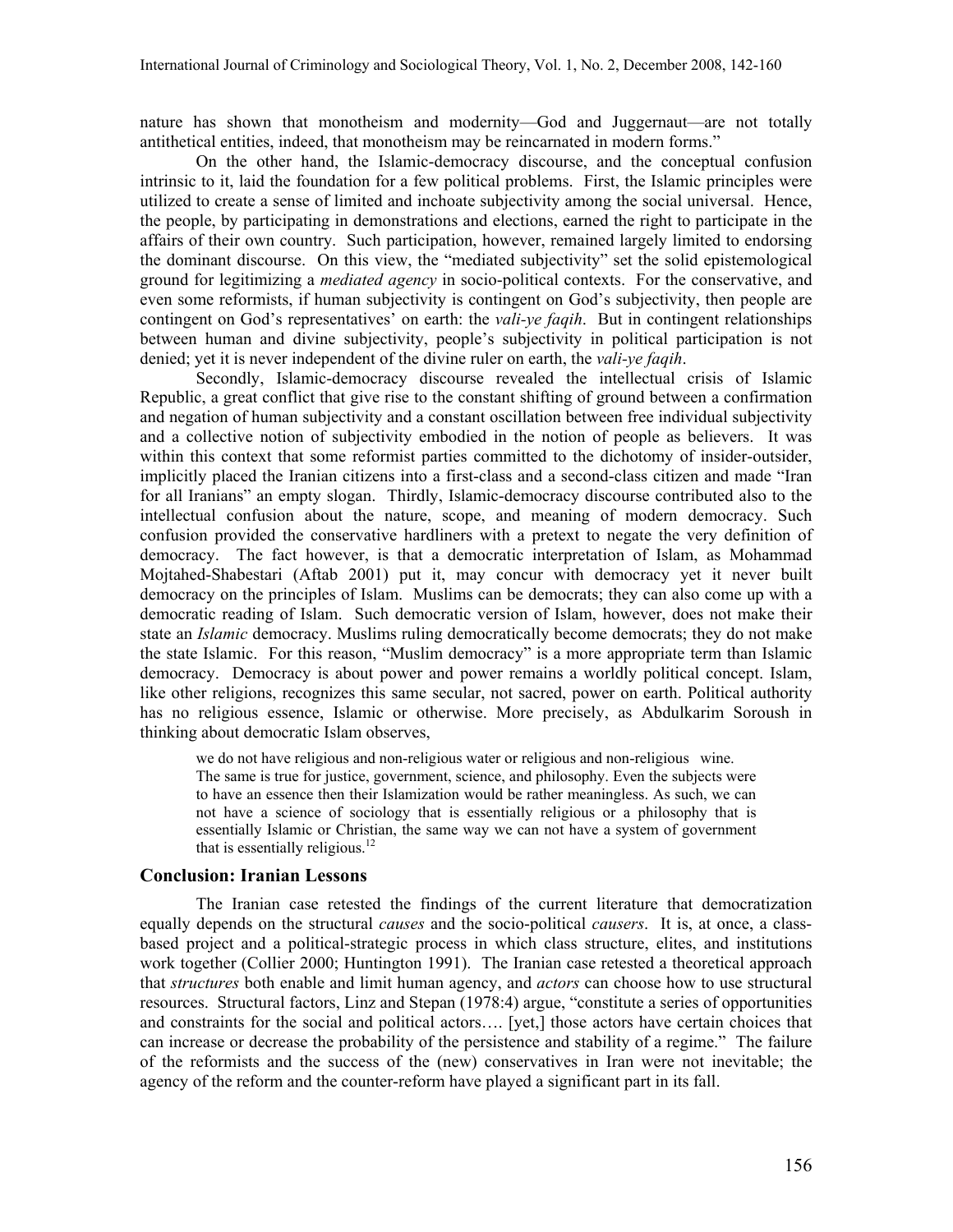The Iranian lesson retests the argument that ideas are powerless unless they are fused with material forces. Ideas are connected to their social settings, institutions and social groups. This can be explained in three ways: First, progressive ideas are easily defeated by populist slogans when the latter are blessed by powerful institutions, a strong leadership, and favorable structural/material conditions. Abstract democratic ideas are powerless. Second, substantive democracy is about *societal* empowerment, strengthening civil society and establishing democratic procedures based on engagement, dialogue and deliberation of civil society. The dominant neo-liberal discourse of democratization is heavily market-based and does not actually empower civil society; state is the guardian of market-society, not in the service of civil society. Social elements of democracy remain an essential part of democratization in Iran. Social equality gives meaning and substance to political democracy; it makes the value of democratic ideas tangible to the public. Social inequality results in a gradual decline of democratic aspirations in civil society; it gives rise to populist-authoritarian trends and pushes democratic ideas and institutions at bay. Neo-liberal economic privatization without social justice brings about economic inequality, which results in support for populist agenda at the polls. Third, Iranian lessons on democratization nullifies the Orientalist theory of Muslim Exceptionalism, which suggests that Muslims are exceptionally and *essentially* immune to democracy and the Islamic culture remains the main barrier to democratization. Islam and democracy are not mutually exclusive; different Islams have played different roles in democratization because different Muslims are exposed to different social, cultural and political contexts. Cultural essentialism is wrong and dangerous. Religious ideas in abstract are neutral; what we need to examine is sociopolitical trends outside the religious domain.

The Iranian lesson retests the argument that the quest for a grand theory of socio-political change has given way to more specific theories based on particular context. Iran's distinctive historical and socio-political legacies will shape its path in the transition to a democratic society. This legacy both helps and hinders democratization. It is here where human agency can make a difference by making strategic choices conducive to democratization. Iran is privileged by a number of structural factors with positive contribution to democratization. As a nation Iran shares the value of political independence and national unity. In social terms Iran has a high rate of literacy rate of over 80 per cent, and a high level of urbanization and communication. In historical terms Iran enjoys a long and rich history of reform and revolution in pursuit of the rule of law and democracy. The fall of the reformist government is not the failure of the social movement for reform and democracy in Iran. In other words, the political question is not whether reform from *within* is feasible. The fundamental principle of "democracy from within" is irreplaceable; Empire will not bring in democracy to Iran as the post-September 11 2001 international politics has profoundly weakened Iran's democratic forces. The political question remains whether the existing reformists' leadership, institutions and discourse are capable of transforming the existing domestic and international obstacles into opportunities. Iran's prodemocracy forces need to rethink about alternative strategies in order to materialize their rich and strong potential for democratization.

In the final analysis democratization and democracy are about people, and how they come together in shaping their destiny. This paper has shown that human agency remains the critical instrument in rearranging social structures to meet human needs in the realm of politics and economy. Realizing democracy has proven to be difficult. But it remains the desired goal for most Iranians. Iranians, Abdolkarim Soroush (2000: 156) writes, "are the inheritors and the carries of three cultures at once." These triple cultural heritages "are of national, religious, and Western origins. While steeped in an ancient national culture, we are also immersed in our religious culture, and we are at the same time awash in successive waves coming from the Western shores. Whatever solutions that we decide for our problems must come from this mixed heritage."<sup>13</sup>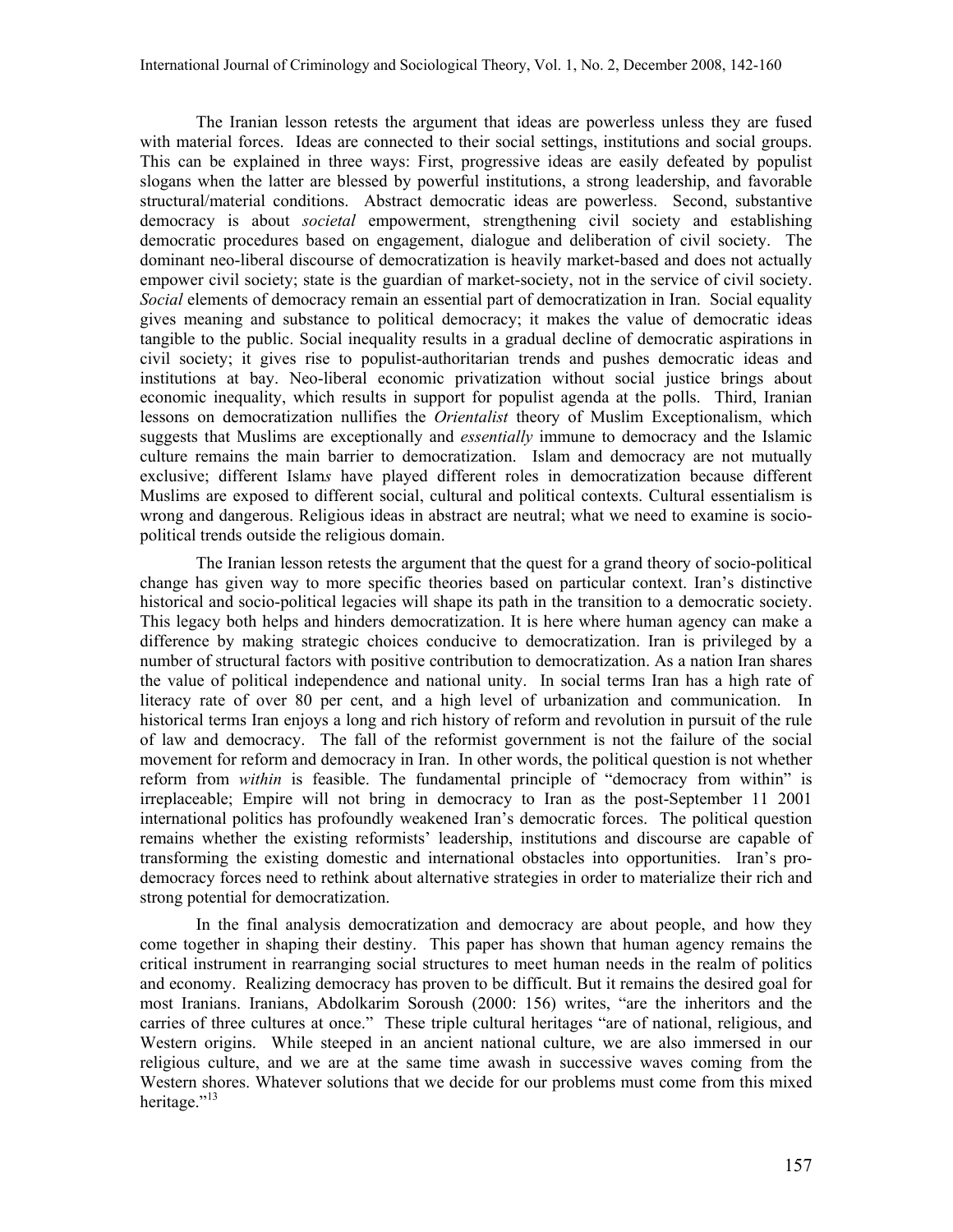# Endnotes

<sup>4</sup> In the 1980s, the authorities "encouraged a baby boom, denouncing the decadent Western practice of birth control and calling for mass procreation to replace the country's million martyrs in the Iran-Iraq war." Ironically, the authorities called these children "soldiers of the hidden imam." See Garton Ash (2005).

 $<sup>5</sup>$  Iran's nuclear program began under the Shah's regime in the early 1970, was interrupted by the revolution</sup> and the war, and was revived since the early 1990s.

<sup>7</sup> President Khatami hold the first local and municipal elections in 1999, the first one in post-revolutionary Iran, which contributed to the greater participation of people, stronger civil society, and decentralization of power. More than 23.6 million or 64.5 percent of the eligible voters cast their ballots. The reformists won 71 percent and the hard-liner conservatives received 14.5 percent of the seats. In the 2002 second municipal elections, however, the reformists lost in major cities and the conservatives won with an extremely low turnout. Hamshahri, March 15, 1999.

 $8$  they included the reformist clerics organized in the Majma-e Rouhanioun-e mobarez (the Militant Clerics Society), an extremely closed circle of the former populist-revolutionaries organized in the Sazman-e Mojahedin-e Enghelab-e Islami (the Islamic Revolution Mojahedin Organization), a loose coalition of the state's bureaucrats and pragmatist-politicians organized in the Kargozaran-e Sazandagi-ye Iran (the Iran's Servants of the Construction), and a small number of the progressive reformists organized in the Jebhe-ye Mosharekat-e Iran-e Islami (the Islamic Iran Participation Front).

<sup>9</sup> I do not support a western-centric universal account of modernity. I believe in *multiple modernities*, which would urge for contextualizing /historicizing modernity in the specific social context. With this in mind, I agree with the *core* argument of Vahdat on the limits of the post-revolutionary discourse. According to Vahdat (2002:1-2), two pillars of modernity, to use Hegelian and Habermasian approach, are 'subjectivity and universality.' Subjectivity is defined as 'the property characterizing the autonomous, selfwilling, self-defining, and self-conscious individual agent.' Subjectivity is not limited to individual freedom. Individual freedom 'refers to a lack of restraint,' while "'subjectivity' refers to positive action on the world.' The second pillar of modernity, universality, is defined as 'the mutual recognition among the plurality of subjects of each other's subjectivity.' More precisely, it 'refers to elimination of restrictions based on privilege, status or other substantive considerations.' It means 'a formal equality before the law.' For Hegel, civil society is a short form of two central pillars of modernity: subjectivity and universality. According to Hegel, civil society is 'an association of members as self-sufficient individuals in a universality which because of their self-sufficiency is only formal.' For further discussion, see Hegel (1967) and Habermas (1987:16).

 $10$  Iranian TV, 9 Dec. 1997. Mohammad Khatami's speech at the Islamic Conference Organization in December 1997, quoted in Ali Ansari (2000), pp. 145-147.

<sup>11</sup> BBC SWB ME/3099S/14-9, 11 Dec. 1997; Mohammad Khatami's speech quoted in Ali Ansari (2000), pp. 145-147.

 $12$  quoted in Mehrzad Boroujerdi. 2004. "Subduing Globalization: The Challenge of the Indigenization of Movement," in Schaebler, B. and L. Stenburg eds. Globalization and the Muslim World: Culture, Religion, and Modernity. Syracuse: Syracuse University Press.

<sup>13</sup> A. Soroush, 'The Three Cultures,' in A. Soroush, Reason, Freedom, and Democracy in Islam, M. Sadri and A. Sadri, trans. and eds., (Oxford: Oxford University Press, 2000), p. 156.

#### References

Abrahamian, Ervand. 2004. "Empire Strikes Back: Iran in U.S. Sights." In Inventing the Axis of Evil, eds., edited by B. Cumings, E. Abrahamian, and M. Ma'oz. New York: The New Press.

 1 Quoted in Chehabi, H. E. "The Political Regime of the Islamic Republic of Iran in Comparative Perspective." Government and Opposition 36 (winter 2000): 48-70.

<sup>&</sup>lt;sup>2</sup> International Monetary Fund, Staff Report on Iran. Washington, DC: International Monetary Fund, 2003; quoted in Ervand Abrahamian (2004) p. 134.

<sup>3</sup> Iran Statistic Centre, November 2001.

 $6$  *Economist*, January 16, 2003.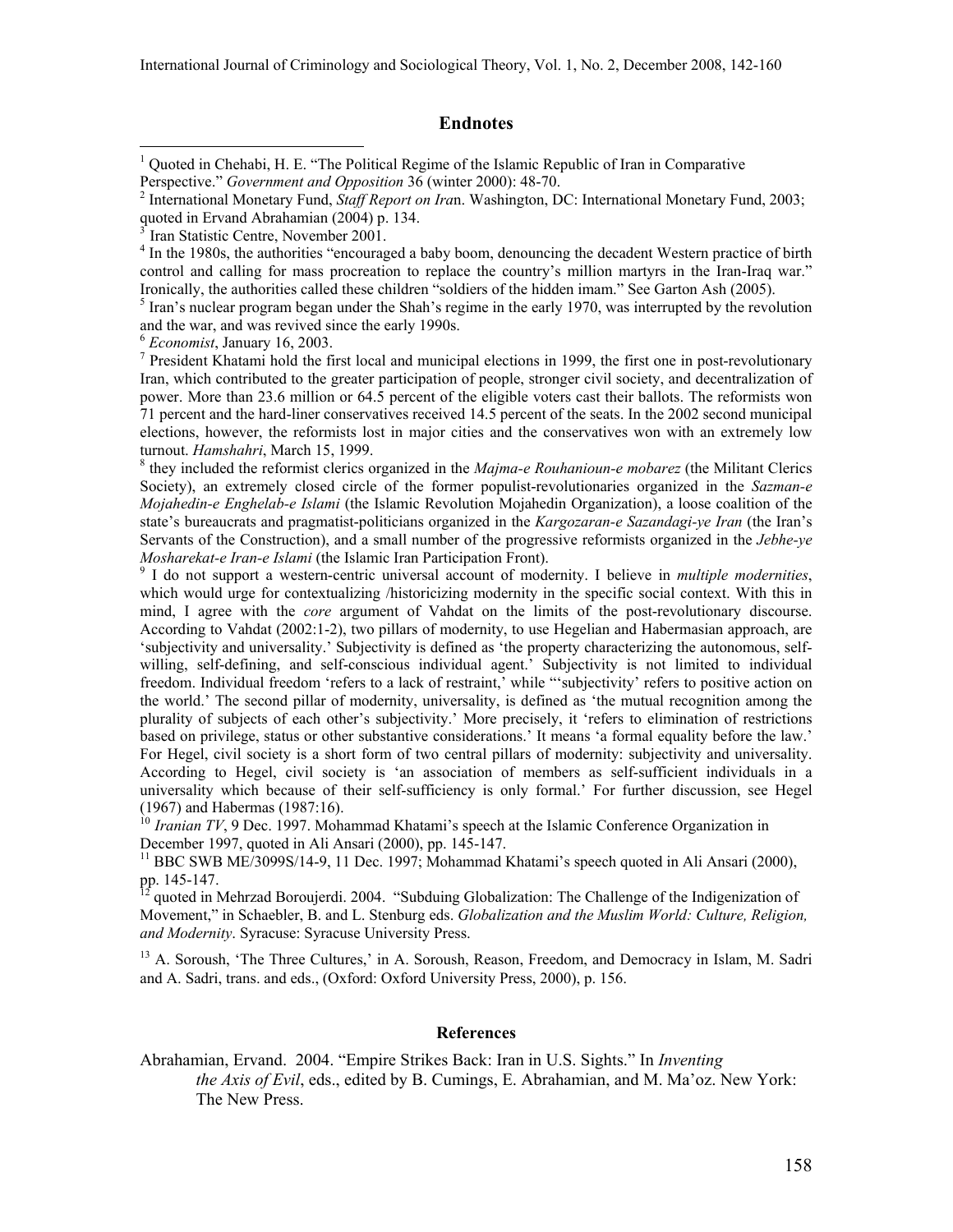- Amuzegar, Jamishid. 1994. Iran's Economy under the Islamic Republic. London: Taurus Press.
- Ansari, Ali A. 2000. Iran, Islam and Democracy: The Politics of Managing Change. London: Royal Institute of International Affairs.

 $\overline{a}$ 

- Ash, Timothy Garton. "Soldiers of the Hidden Imam." The New York Review of Books, November 3, 2005, <http://www.nybooks.com/contents/20051103>
- Bakhash, Shaul. 2003. "Iran's Remarkable Election." Pp. 122-123 in Islam and Democracy in the Middle East, edited by L. Diamond, M. F. Plattner, and D. Brumberg. Baltimore: The Johns Hopkins University Press.
- Barsamian, D., Chamsky, N., Abrahamian, E., Mozaffari, N (eds.). 2007. Targeting Iran. San Francisco: Open Media Series.
- Brumberg, Daniel. 2001. Reinventing Khomeini: The Struggle for Reform in Iran. Chicago: The University of Chicago Press.
- Chehabi, H. E. "The Political Regime of the Islamic Republic of Iran in Comparative Perspective." Government and Opposition 36 (winter 2000): 48-70.
- Collier, Ruth B. 1999. Paths Toward Democracy: The Working Class and Elites in Western Europe and South America. New York: Cambridge University Press.
- Grugel, Jean. 2002. Democratization: A Critical Introduction. New York: Palgrave.
- Habermas, Jurgen. 1987. The Philosophical Discourse of Modernity Twelve Lectures. Cambridge, Mass.: MIT Press.
- Hegel, G. W. F. 1967. Hegel's Philosophy of Rights. Edited by T.M. Knox. Oxford: Oxford University Press.
- Huntington, Samuel P. 1991. Third wave: Democratization in the Twentieth Century. Norman, Okla: University f Oklahoma Press,.
- Karl, T.L. 1991. "Dilemmas of Democratization in Latin America." Pp. 163-191 in Comparative Political Dynamics: Global Research Perspectives, edited by D.A. Rustow and P.K. Erickson. New York: HarperCollins
- Linz, Juan and A. Stepan. 1978. "Crisis, Breakdown, and Reequilibrium." In The Breakdown of Democratic Regimes: Crisis, Breakdown, and Reequilibration, edited by J. Linz and A. Stepan. Baltimore: John Hopkins University Press.
- Mahoney, James. 2003. "Knowledge Accumulation in Comparative Historical Research." InComparative Historical Analysis in the Social Sciences, edited by J. Mahoney and D. Rueschemeyer. Cambridge: Cambridge University Press.
- Mahoney, James and Richard Snyder. "Rethinking Agency and Structure in the Study of Regime Change." Studies in Comparative International Development (1999) 34: 3-32.
- Mannheim, Karl. 1960. *Ideology and Utopia*. London: Rutledge & Kegan Paul.
- Markoff, John. 1996. Waves of Democracy: Social Movements and Political Change. Thousand Oak; California: Pine Forge Press.
- Moghissi, H. and S. Rahnema. 2004. "The Working class and the Islamic state in Iran." Pp. 280- 301 in Reforms and Revolutions in Modern Iran: New Perspectives on the Iranian Left, edited by S. Cronin. London: Rutledge Curzon.
- Mojtahed-Shabestari, Mohammad. "Rah-e Doshvar-e Mardom-Salari" [The Difficult Path to Democracy]. Aftab Bahman 1381/Januray 2001:30-37.
- Moore, Barrington Jr. 1966. Social origins of Dictatorship and Democracy: Lord and Peasant in the Making of the Modern World. Boston, MA: Beacon Press.
- Moslem, Mehdi. 2002. Factional Politics in Post-Khomeini Iran. Syracuse: Syracuse University Press.
- Nasr, Vali. 2005. "The Conservative Wave Rolls On." Journal of Democracy 16(4): 9-22.
- Nili et. al. 2000 [1379]. "Barrasi-e tahavolaat-e faghr, tozi'e daramad, va refaah-e ejtemaa'ei; Sazeman-e modiriyat va barnaameh-rizi-e keshvar. Tehran, Iran.